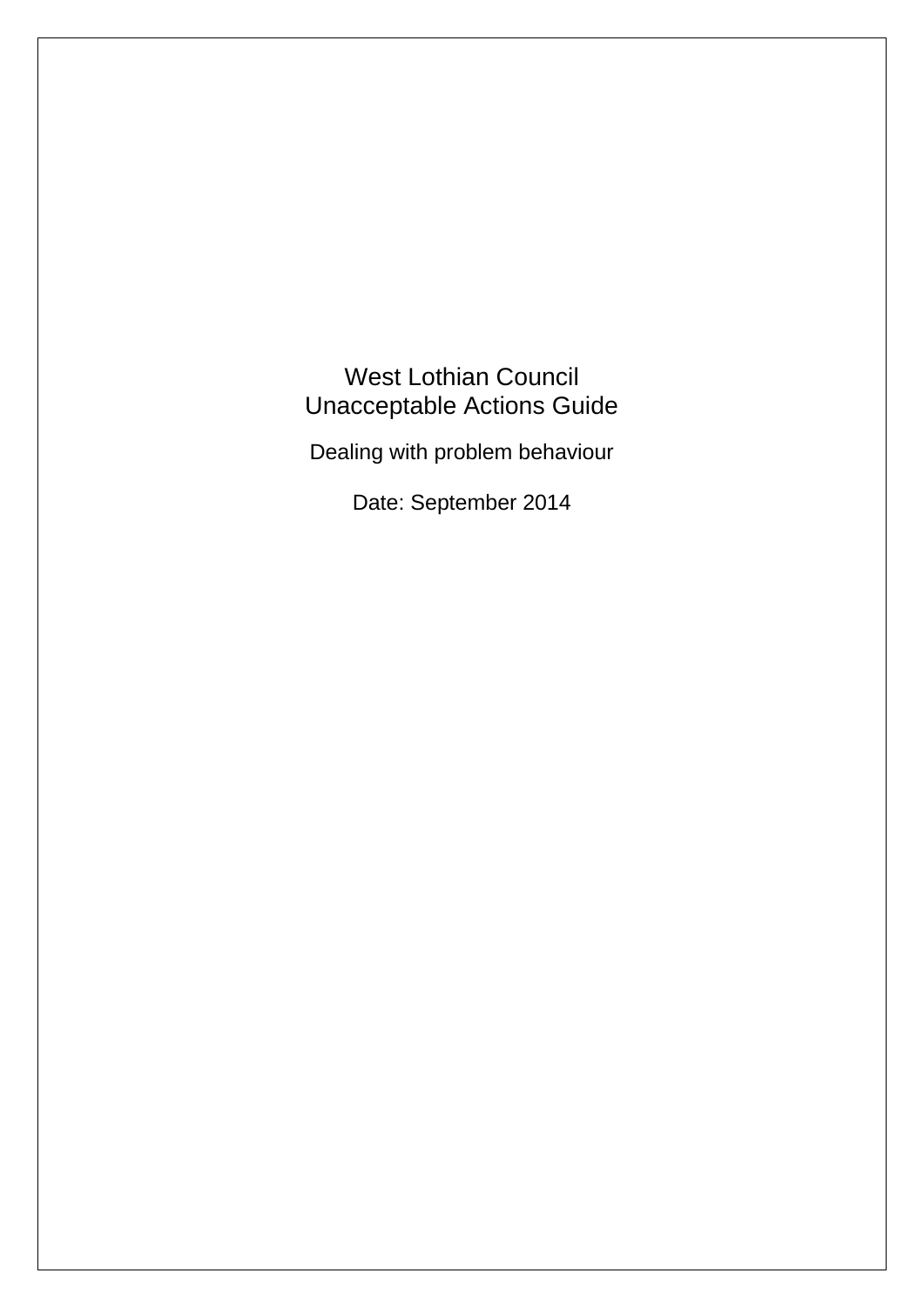| <b>Contents</b> |      |                                                                                |  |
|-----------------|------|--------------------------------------------------------------------------------|--|
| 1.              |      |                                                                                |  |
|                 | 1.1  |                                                                                |  |
|                 | 1.2  | The categories of Unacceptable Actions used in this guide 3                    |  |
| 2.              |      |                                                                                |  |
|                 | 2.1  |                                                                                |  |
|                 | 2.2  |                                                                                |  |
|                 | 2.3  |                                                                                |  |
|                 | 2.4  |                                                                                |  |
| 3.              |      |                                                                                |  |
| 4.              |      |                                                                                |  |
|                 | 4.4  |                                                                                |  |
|                 | 4.5  |                                                                                |  |
|                 | 4.6  |                                                                                |  |
|                 | 4.7  |                                                                                |  |
|                 | 4.8  | What to do if staff are dealing with someone who is being persistent  6        |  |
|                 | 4.9  |                                                                                |  |
|                 | 4.10 |                                                                                |  |
|                 | 4.11 |                                                                                |  |
|                 | 4.12 |                                                                                |  |
|                 | 4.13 |                                                                                |  |
|                 | 4.14 |                                                                                |  |
|                 | 4.15 |                                                                                |  |
|                 | 4.16 |                                                                                |  |
|                 | 4.17 |                                                                                |  |
|                 | 4.18 |                                                                                |  |
| 5.              |      |                                                                                |  |
|                 | 5.2  |                                                                                |  |
|                 | 5.3  |                                                                                |  |
|                 | 5.4  |                                                                                |  |
|                 | 5.5  |                                                                                |  |
|                 | 5.6  |                                                                                |  |
|                 | 5.7  |                                                                                |  |
|                 | 5.8  |                                                                                |  |
|                 | 5.9  |                                                                                |  |
|                 | 5.10 |                                                                                |  |
|                 | 5.11 | Abusive, degrading and insulting language on the phone or in person  12        |  |
|                 | 5.12 | Abusive, degrading and insulting language is used in written correspondence 12 |  |
|                 | 5.13 | After contact with a customer who has been aggressive or abusive  12           |  |
|                 | 5.14 |                                                                                |  |
|                 | 5.15 |                                                                                |  |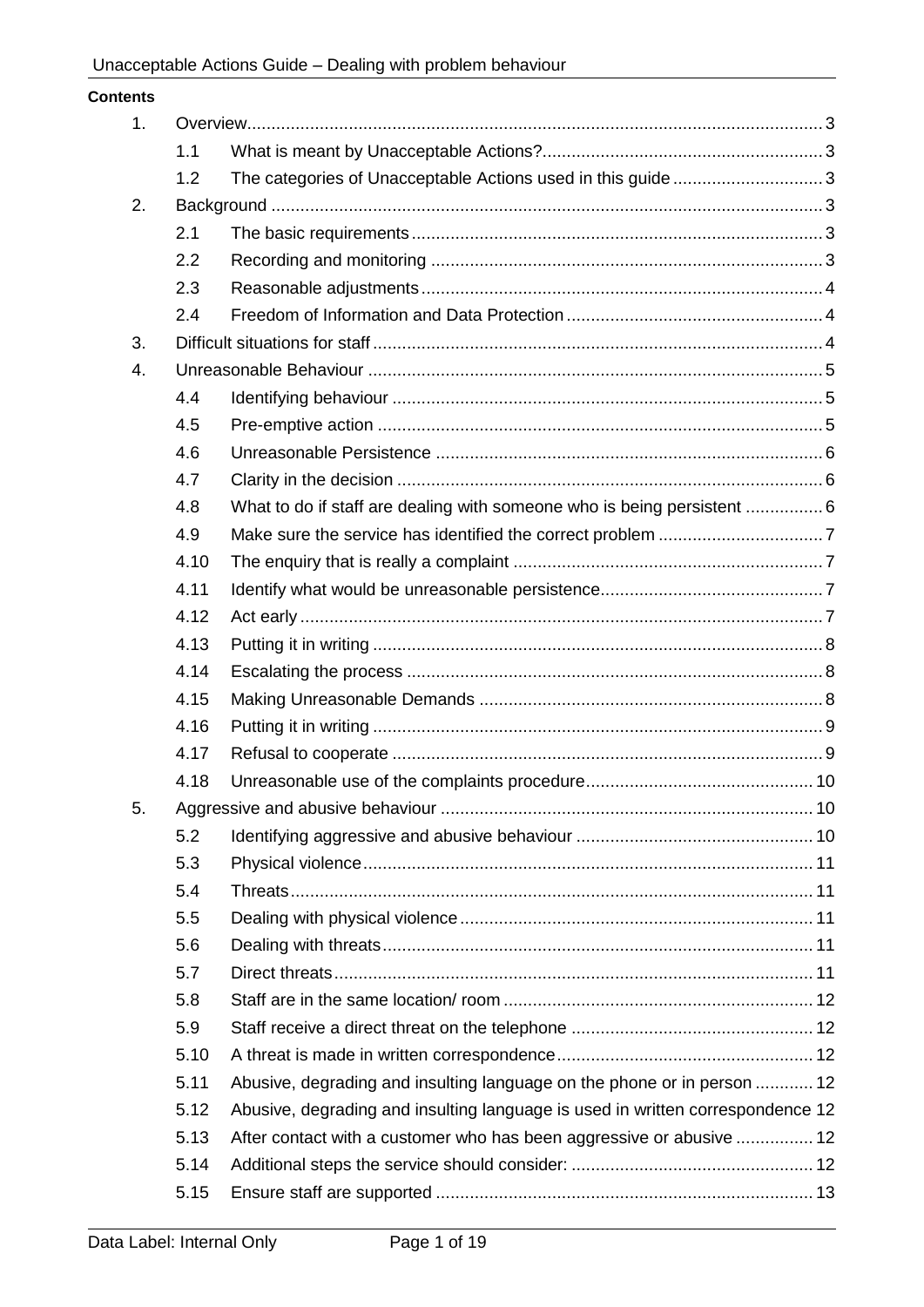| Appendix 2 Guidance: Dealing with unreasonable behaviour examples 15                   |  |
|----------------------------------------------------------------------------------------|--|
|                                                                                        |  |
|                                                                                        |  |
|                                                                                        |  |
| Appendix 6 Unreasonable use of the complaints process by customers- sample letters  18 |  |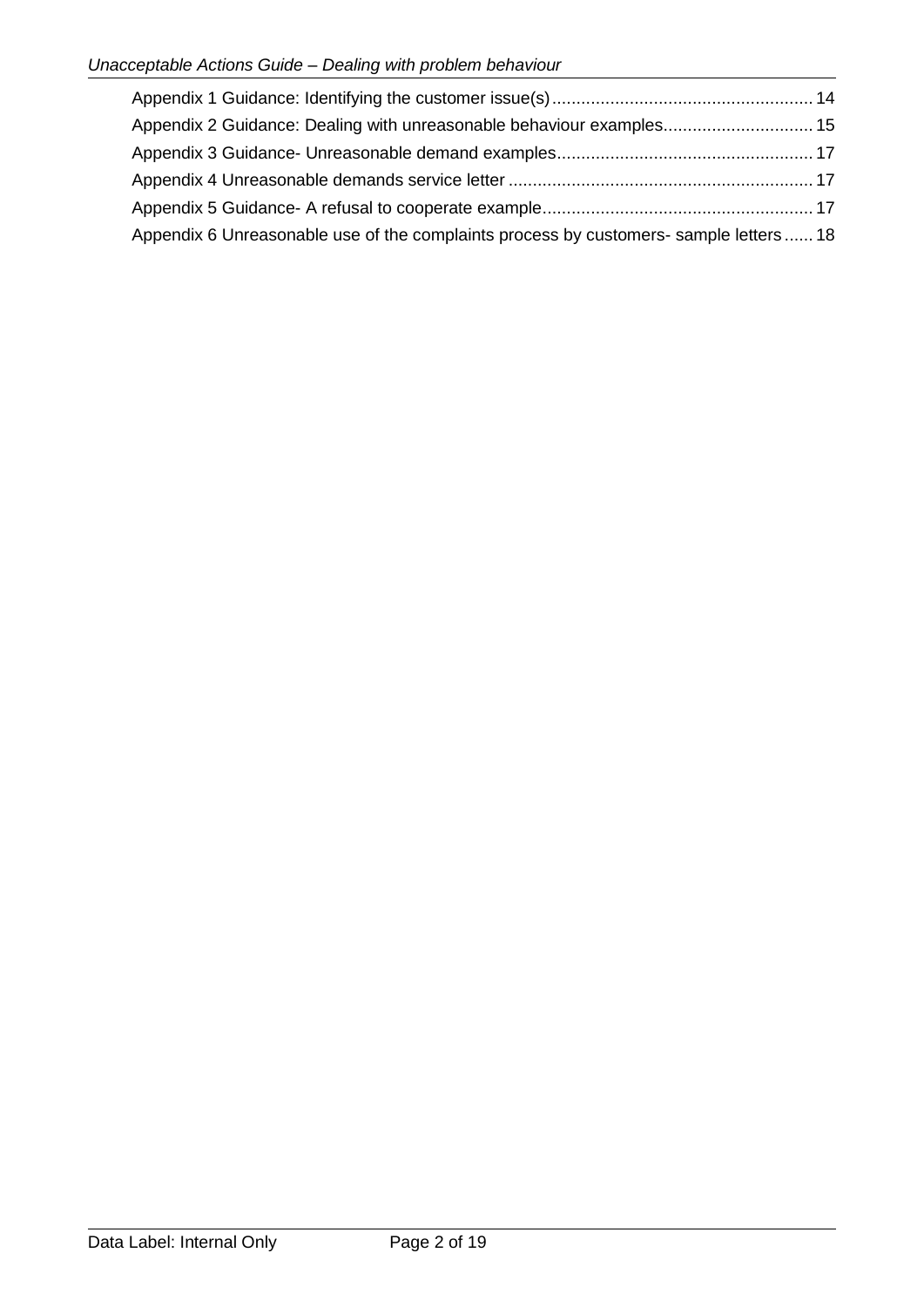## <span id="page-3-0"></span>**1. Overview**

- <span id="page-3-1"></span>*1.1 What is meant by Unacceptable Actions?*
	- 1.1.1 This is a broad term; it simply means behaviour that staff find problematic. The guide has segmented unacceptable actions into 3 distinct categories to help staff identify problem behaviour and some different strategies that staff could use in specific situations.
	- 1.1.2 All services are aware of the Unacceptable Actions Policy and this guide supplements that policy but deals with a much broader range of behaviour.
- <span id="page-3-2"></span>*1.2 The categories of Unacceptable Actions used in this guide*
	- 1.2.1 This guide has identified 3 categories, below, to help structure the advice and support for staff. Please note that unacceptable actions may include other customer responses not covered in this guide. Staff should evaluate each customer situation on a case by case basis.
	- 1.2.2 Difficult situation for staff This is behaviour which a staff member may find difficult. In many situations, it would be reasonable to expect a well-trained, customer focused member of staff to be able to deal with this type of behaviour.
	- 1.2.3 Unreasonable Behaviour This is behaviour which is affecting the ability of staff or the service to carry out their job. This can be identified by considering the impact that the behaviour has on the resources of the individual or service. When the impact of the behaviour on resources means an unfair or disproportionate amount of resource is being used, the behaviour may be unacceptable and will need to be addressed.
	- 1.2.4 Aggressive and abusive behaviour This category is not restricted to acts of aggression that may result in physical harm: it also includes behaviour or language (whether verbal or written) that may cause staff to feel afraid, threatened or abused; and it may include threats, personal verbal abuse, derogatory remarks and rudeness.

# <span id="page-3-3"></span>**2. Background**

- <span id="page-3-4"></span>*2.1 The basic requirements*
	- 2.1.1 As part of the Model Complaints Handling Procedures (CHP) published by the Scottish Public Service Ombudsman (SPSO), there is a requirement that the council has a policy to deal with unacceptable actions.
	- 2.1.2 As part of the Unacceptable Actions Policy, the council will ensure:
		- that a policy is in place and is available to staff;
		- there is a procedure in place for logging incidents and communicating decisions to customers which fall under that policy;
		- customers are notified of a right of appeal;
		- there is regular management review of the use of the policy; and
		- when required, reasonable adjustments are being made to the policy.

## <span id="page-3-5"></span>*2.2 Recording and monitoring*

2.2.1 All unacceptable action decisions should be based on accurate, reliable and appropriate information. Staff should be aware that a customer may challenge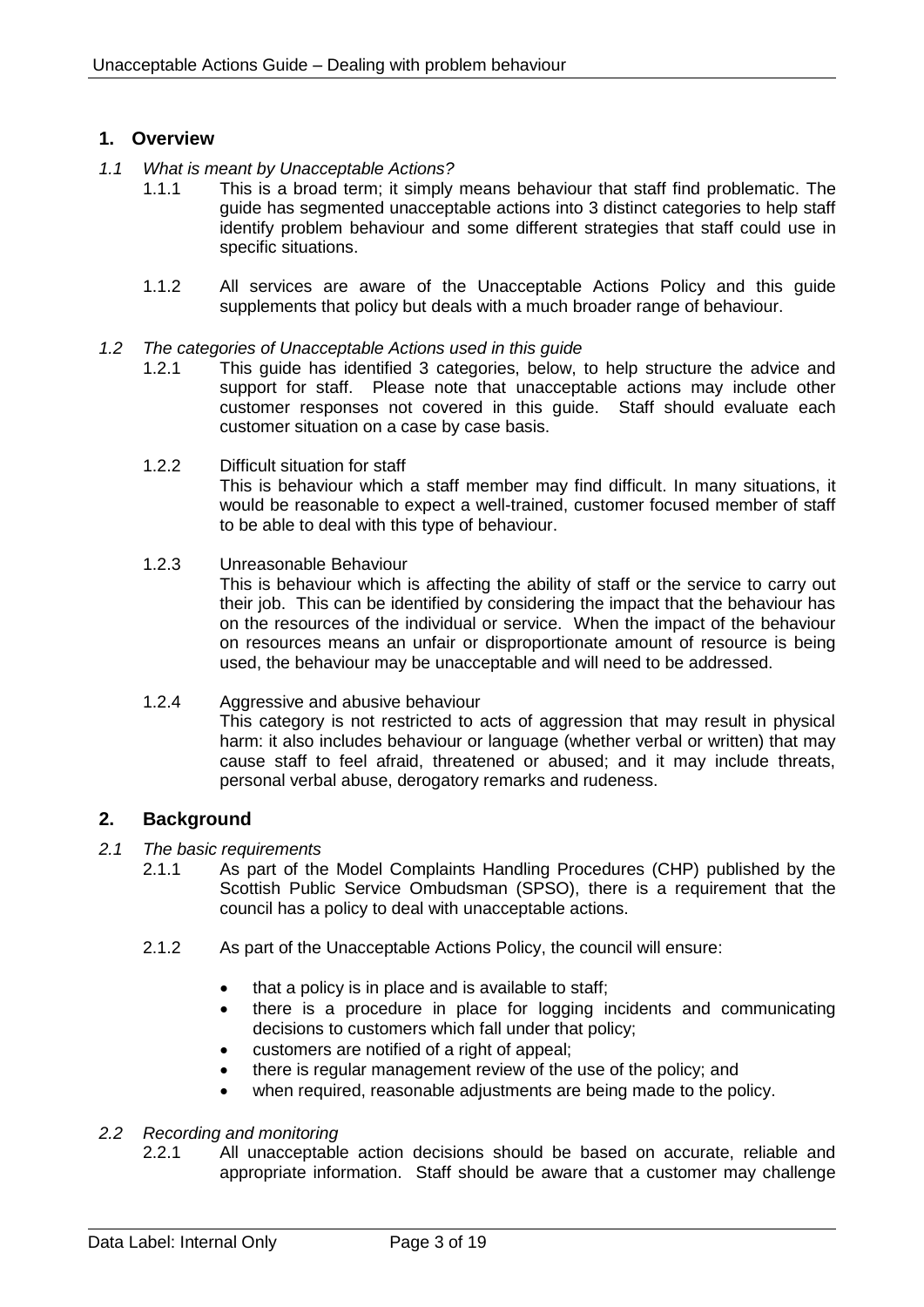any decision. If service decision are challenged or further information is requested, detailed and meticulous record keeping is essential.

- 2.2.2 Staff should record all engagement with the customer where unacceptable behaviour has been carried out by the customer. All discussion should be recorded and where possible, using the exact customer words. The record of the problem behaviour should always be factual and unemotional. Staff should be aware that accurate recording of unacceptable actions by a member of the public is essential to ensure effective and appropriate implementation of the Unacceptable Actions Policy.
- <span id="page-4-0"></span>*2.3 Reasonable adjustments*
	- 2.3.1 All members of our community have the right to equal access to the complaints handling procedure. It is important, therefore, to be clear that any Unacceptable Actions Policy does not preclude the need to ensure that any service provided is accessible to all on an equal basis. There is a requirement to consider whether staff need to make reasonable adjustments to the service to allow a customer to make a complaint.
	- 2.3.2 The council has a responsibility to the individual to provide access to services but also ensure staff safety in the workplace.
- <span id="page-4-1"></span>*2.4 Freedom of Information and Data Protection*
	- 2.4.1 A member of the public who is restricted from contacting the council about a complaint is still entitled to make Freedom of Information or Subject Access requests. It is important that staff understand this and are able to identify when other legal obligations need to be considered when responding to a complaint.

### <span id="page-4-2"></span>**3. Difficult situations for staff**

- 3.1 There are many reasons why staff may find customer behaviour difficult. Staff may be unsure how to respond to behaviour which appears to be confusing, odd or disproportionate. Staff may find behaviour difficult when it does not conform with the council internal standards or values.
- 3.2 Staff should be aware that certain responses should not be used which may make the situation worse. In some cases, staff may be required to end the customer contact and seek support even if the behaviour is one staff would normally expect to manage.
- 3.3 The types of behaviour staff may encounter and with the correct training, deal with appropriately may include:
	- anger
	- distress and upset
	- confused or illogical or difficult to understand communication
	- someone raising concerns they may be a harm to themselves
	- repetitive and circular communication
	- unpleasant language which is below the level of abusive
- 3.4 Staff should deal with these situations in a professional and courteous manner but should ensure that they are not in a threatening or dangerous situation. Threatening or dangerous situations may be required to be escalated through the Unacceptable Actions Policy. If at any point the situation becomes threatening or dangerous, staff should end the contact with the customer.
- 3.5 After the customer contact has ended, the staff member should ALWAYS
	- note and record the contact
	- discuss with supervisor and/ or manager if the situation escalated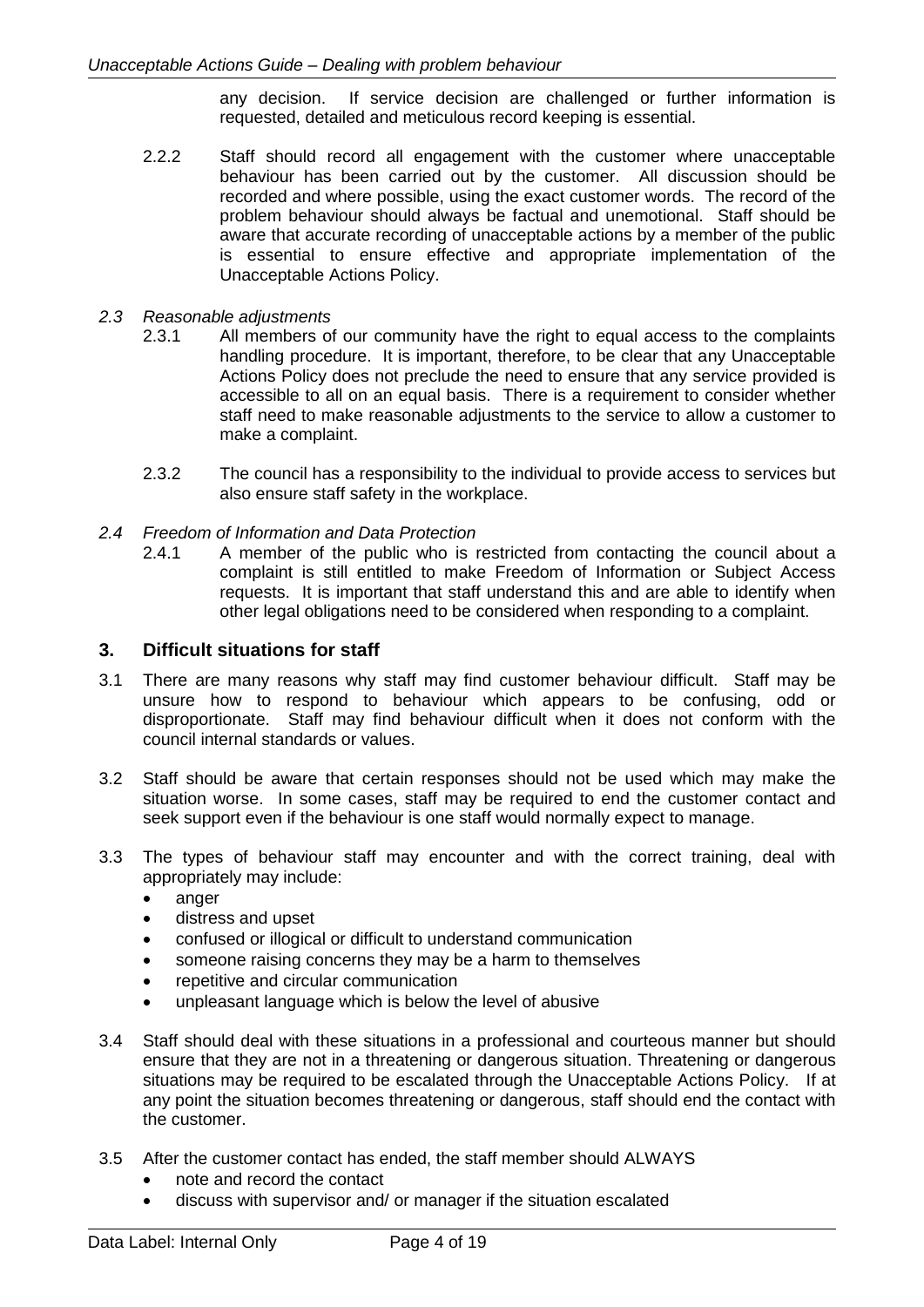## <span id="page-5-0"></span>**4. Unreasonable Behaviour**

- 4.1 Unreasonable Behaviour can be identified by considering the impact that the behaviour has on the resources of staff or the council.
- 4.2 This category is not viewed as unacceptable because a customer is forceful or determined. However, the actions of complainants who are excessively demanding may result in unreasonable resource allocation on services or place unreasonable demands towards employees.
- 4.3 When the impact of the behaviour on resources means there is an unfair or disproportionate amount of resource being used, the behaviour will need to be addressed and may be become unacceptable.
- <span id="page-5-1"></span>*4.4 Identifying behaviour*
	- 4.4.1 Unreasonable Behaviour which is having a negative impact on staff or the council's resources can be difficult to identify. It can be one-off interaction or may be the result of a build-up of communication over time.
	- 4.4.2 This behaviour can be broken into 3 broad sub-categories:
		- Unreasonable Persistence
		- Unreasonable Demands
		- Unreasonable Use of the Complaints Procedure
	- 4.4.3 The level of resource that should be used for an individual complaint will vary from one service to another depending on the complexity of the service being delivered.
	- 4.4.4 Staff and managers should take into account the service size, capacity and role when assessing the impact of customer behaviour. In some cases, a customer may need more time to discuss a complaint or raise a service request. As referred to in section 2.3 of this guidance, the council must always take into account their commitment and responsibility to equality.
	- 4.4.5 The service should also consider how to pre-empt or prevent customer related complaints.
- <span id="page-5-2"></span>*4.5 Pre-emptive action*
	- 4.5.1 The key to pre-emptive action is ensuring the public receive timely and good information about what they can expect from the council and specific services. This can reduce the number and complexity of customer contacts to the council requesting service information or raising a complaint.
	- 4.5.2 Services can help reduce some customer complaints and problems by providing the following information in the correct format:
		- the timescales the service works to
		- the behaviour the service expects from its customers
		- what the service can and cannot do
	- 4.5.3 Making it easy for the customer to access the council's services can help reduce frustration and anxiety. Simple forms can be used to help customers to clarify or set out their problems and what they would like to happen. Difficult processes or defensive responses can help drive customer frustration which for some individuals may be the trigger that leads to inappropriate behaviour that the service needs to manage.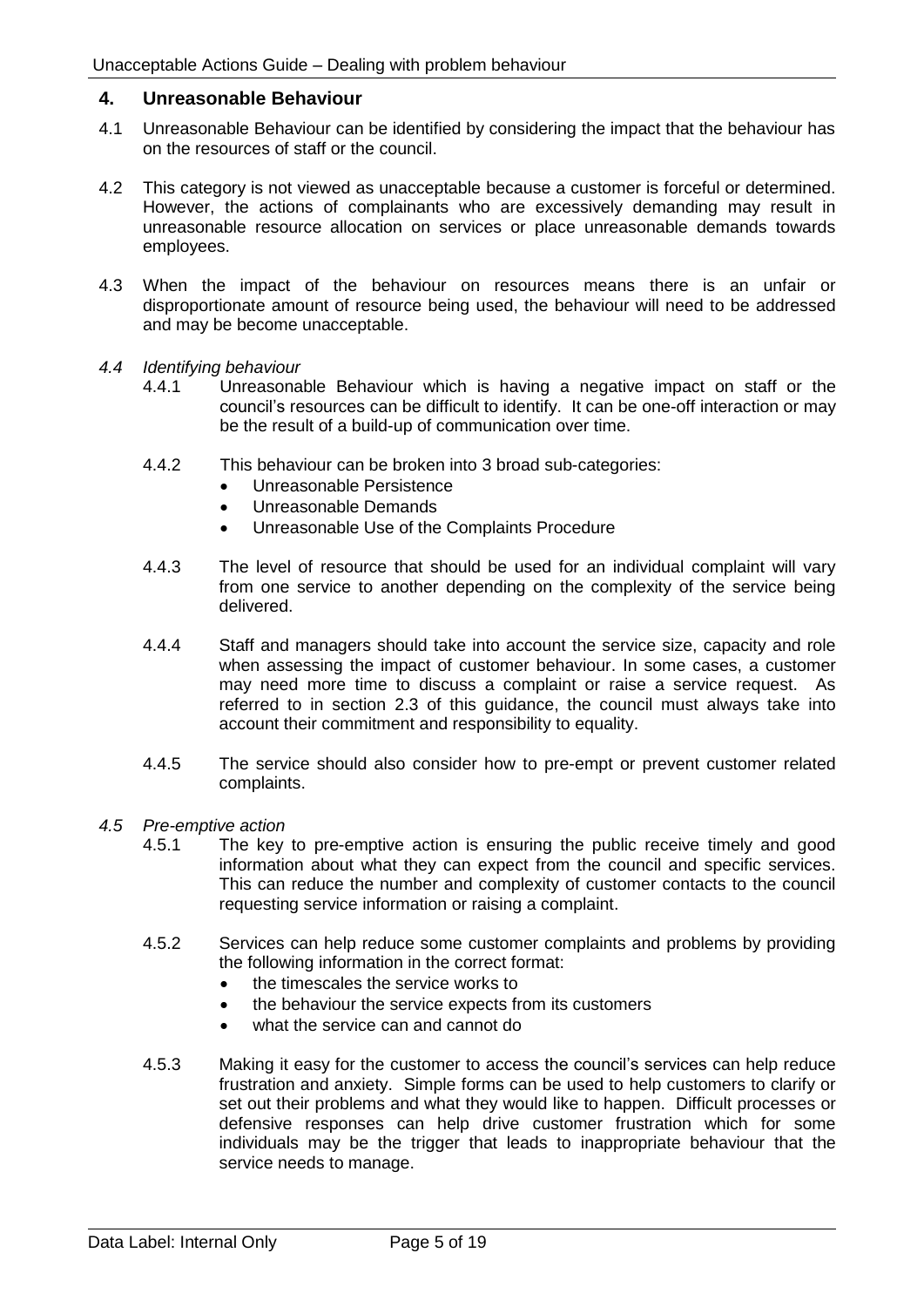- <span id="page-6-0"></span>*4.6 Unreasonable Persistence* 
	- 4.6.1 Persistence may be a virtue for a customer who has been let down by the council. In some instances, unreasonable persistence by a customer can be extreme and have a negative impact on service delivery.
	- 4.6.2 Some examples of unreasonable persistence may include the following:
		- continual correspondence on the same point
		- repeatedly try to raise the same issue using new arguments or claims they have new information and is supplying copious documents
		- pursue completed complaints by approaching elected representatives
		- use more than one route to raise the same issue
	- 4.6.3 To help identify and deal with unreasonable persistence the following actions could be used by services:
		- identify what level of customer interaction the service would normally expect
		- identify the level of interaction the service is experiencing
		- be clear to the customer why this is a problem
		- act early before behaviour becomes an established pattern
		- ensure the service has considered whether there are additional needs which mean additional support is reasonable
	- 4.6.4 Identify what the service would normally expect and what would be a problem. The first step is to identify clearly what level of interaction the service would normally expect. The level of contact staff have with a customer will depend on the service being provided.
	- 4.6.5 Understanding the level of engagement a customer has with a service helps inform whether a particular situation is problematic. The service must differentiate between unreasonable persistence and dealing with complex service requests and complaints. For example:
		- some individuals will exceed the average interaction time with the service without this being a problem. If it is a service complaint, it may be more complicated and extra customer service contact may be required.
		- some people will have specific communication needs which staff have to take into account and that may take more time
		- some complaints are more sensitive
		- some people find the process very difficult and may need more contact
	- 4.6.6 Staff handling a complaint may feel that the additional resource being used is not unreasonable due to the complexity of the investigation. The additional activities should be noted on the CRM system. This will allow the service to be fully informed before any decision is made to limit the level of contact the customer has with the service.
- <span id="page-6-1"></span>*4.7 Clarity in the decision*
	- 4.7.1 The service should provide a clear, direct and personalised response to the customer which clearly states the outcome of their complaint/ issue. This may include letting customers know what the evidence has been used to inform the decision and what the service has done to investigate their complaint. This may allow the customer to disagree with your decision while accepting the process was fair. This is particularly important if the service needs to have an on-going relationship with the individual.
- <span id="page-6-2"></span>*4.8 What to do if staff are dealing with someone who is being persistent*
	- 4.8.1 If a customer disagrees with the final decision relating to their service complaint, the service can choose to discontinue interaction with the customer. The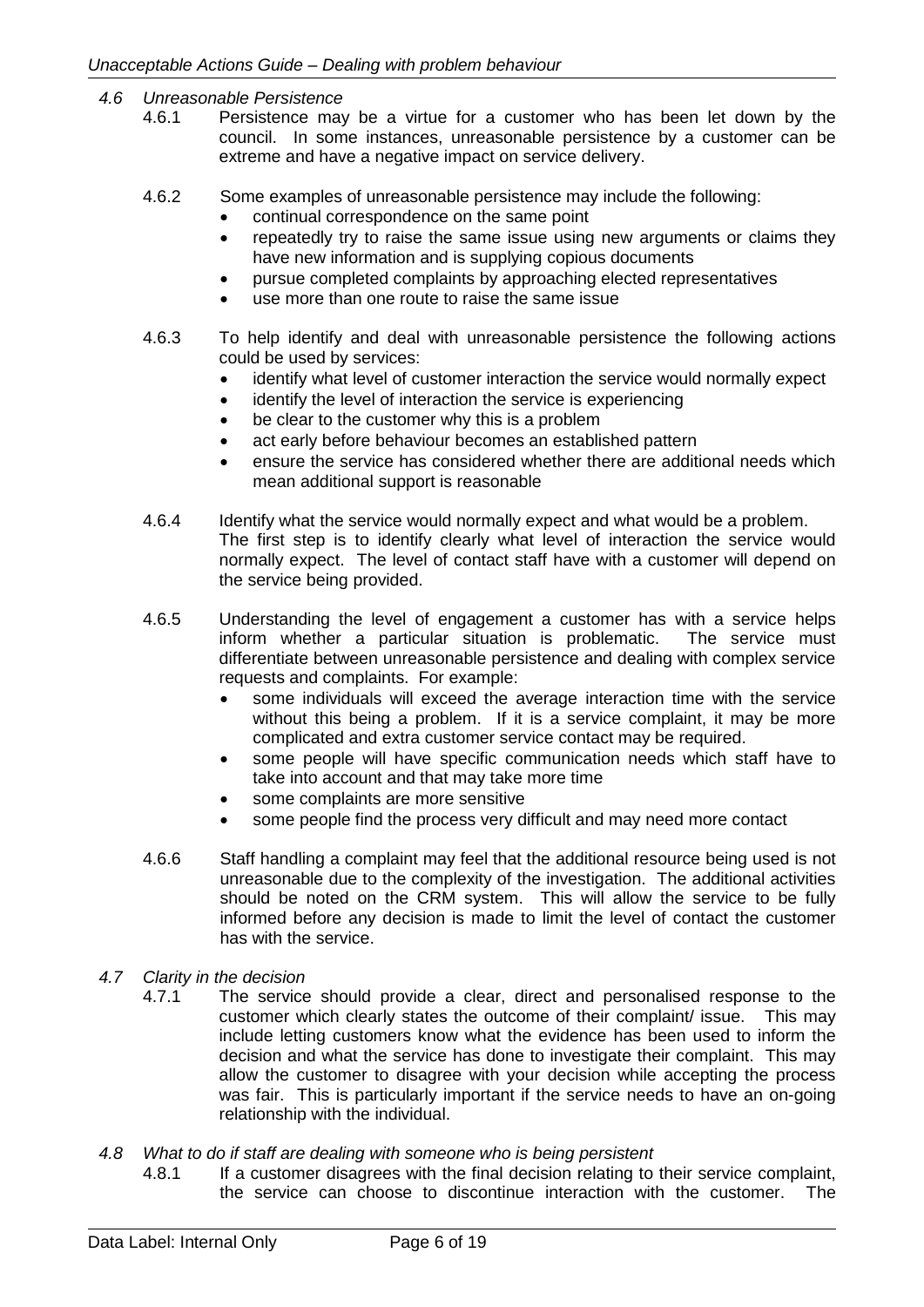customer should be directed towards the SPSO if they wish to challenge the council decision. The SPSO will review complaints from people who remain dissatisfied at the conclusion of the council's complaints procedure.

- 4.8.2 It is appropriate for the service to provide additional explanations to the customer but the service must ensure that the customer is seeking clarification. clarification is sought more than once, the service should consider whether it is actually an attempt to reopen the complaint process.
- <span id="page-7-0"></span>*4.9 Make sure the service has identified the correct problem*
	- 4.9.1 It is important for staff to identify the specific activity that is causing the persistent behaviour.
	- 4.9.1 **Appendix 1** provides guidance to help identify the customer's issue.
- <span id="page-7-1"></span>*4.10 The enquiry that is really a complaint*
	- 4.10.1 If a customer chooses not to complain but clearly has a complaint in line with the definition of a complaint contained in the council's complaint handling procedure and is seeking to avoid the complaints process, the service should direct the customer to the complaints process.
	- 4.10.2 Customers can genuinely be concerned about the personal impact of complaining. The service should provide reassurances to the customer that there will be no negative impact if they choose to implement the council's complaint handling procedure.
	- 4.10.3 If the individual does not wish to engage with the complaints process and the service has provided advice and information, the service will need to consider what additional benefit there may be from continuing to correspond. They should take into account the need to ensure fair and proportionate use of their own resources when they do so.
	- 4.10.4 In some cases, it may be appropriate to refuse to deal with the issue if the service has already attempted to deal with it as an enquiry and this has not resolved the matter. The council needs to inform customers that they may be losing certain rights if they do not engage with the complaints process. Complaints can normally only be escalated to the SPSO within certain timescales. The complaints handling procedure sets a time limit of six months from when the customer first knew of the problem, within which time they may ask the council to consider the complaint, unless there are special circumstances for considering complaints beyond this time.
- <span id="page-7-2"></span>*4.11 Identify what would be unreasonable persistence*
	- 4.11.1 The service should understand the level of engagement a customer would have when accessing or complaints about the council. Generally, while the service would not have particular difficulties with someone whose contact is a level above what would normally be expected, staff should be able to identify what would be excessive. The key point for services is to consider what behaviour adversely affects staff time and council resources.

## <span id="page-7-3"></span>*4.12 Act early*

- 4.12.1 It is important that excessive service contact by the customer does not become established.
- 4.12.2 The service should contact the customer early in the process if the level of contact with staff is problematic. This excessive contact includes face-to-face, email, written and telephone. The process may include: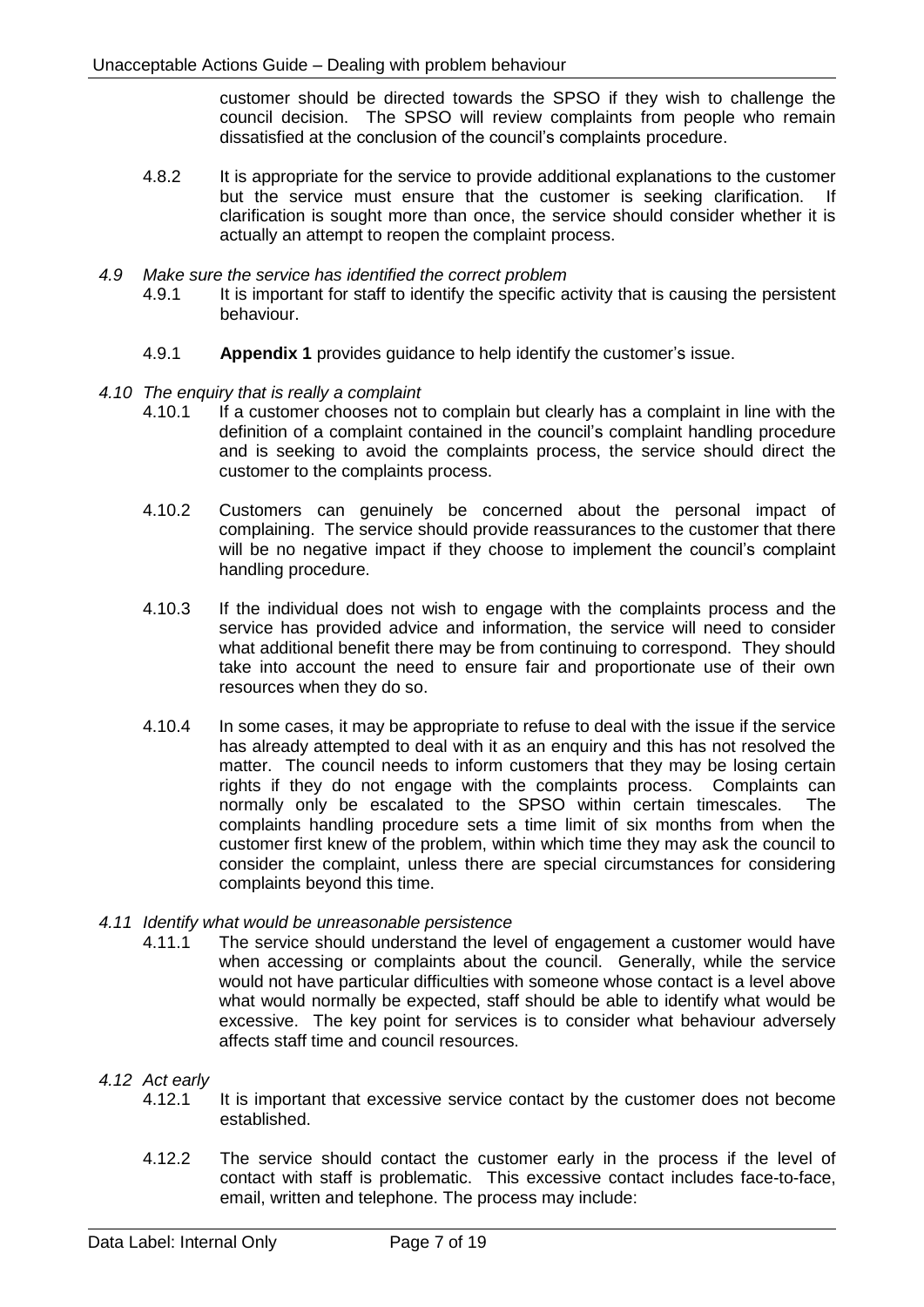- identify the behaviour
- explain why this is causing the service problems
- ask the customer to change their behaviour
- explain what may happen if the customer does not change there behaviour
- 4.12.3 The service should allow the customer to explain the behaviour. This may reveal an underlying cause and the service may be able to put in place a pattern of contact which meets both the customer and service requirements.
- 4.12.4 Customer communication can be delivered in various ways and can be adapted to meet the specific situation. This can include face-to-face contact, by telephone or in writing. The advantage of face-to-face contact and raising the issue early is that staff can do so in a more exploratory, neutral fashion. Staff can engage with the customer to understand the reason for the behaviour and seek a satisfactory resolution early in the process. If the service decides to progress to formal restriction, staff should ensure that any face to face or telephone conversation is followed up in writing.
- 4.12.5 It is important that staff do not deliver the message that behaviour needs to change repeatedly to the customer before action is taken.
- 4.12.6 Staff should have management agreement if the Unacceptable Actions Policy is to be implemented.
- 4.12.7 The contact with the customer will need to be personalised but there are examples of suggested approaches below. It is important to stop negative patterns of behaviour becoming established.
- 4.12.8 Guidance on how to deal with unreasonable behaviour can be found in **Appendix 2**
- <span id="page-8-0"></span>*4.13 Putting it in writing*
	- 4.13.1 All contact and agreements reached with the customer in relation to behavioural change should be followed up in writing. This customer communication should be logged on the service recording system e.g. CRM.
- <span id="page-8-1"></span>*4.14 Escalating the process*
	- 4.14.1 If the initial attempt to change the customer's problem behaviour is unsuccessful, the service may choose to move to formal restrictions. This means the service has failed to persuade the person to manage their own behaviour.
	- 4.14.2 When deciding what restrictions are needed, staff should link this closely to the customer complaints/ service request. For example, if someone is contacting staff through multiple channels and that is causing issues, the service may choose to restrict customer interaction to one point of contact. If a customer is calling or emailing the service excessively, the service may restrict a method of contact. In some cases, staff may combine the above. For example: communicating to the customer that they have a designated single point of contact within the service and communication can only be in writing.
	- 4.14.3 The service should always aim to put in place at least one restriction to manage customer behaviour
- <span id="page-8-2"></span>*4.15 Making Unreasonable Demands*
	- 4.15.1 The approach to manage Unreasonable Demands on the service is similar to those outlined in dealing with Unreasonable Persistence

.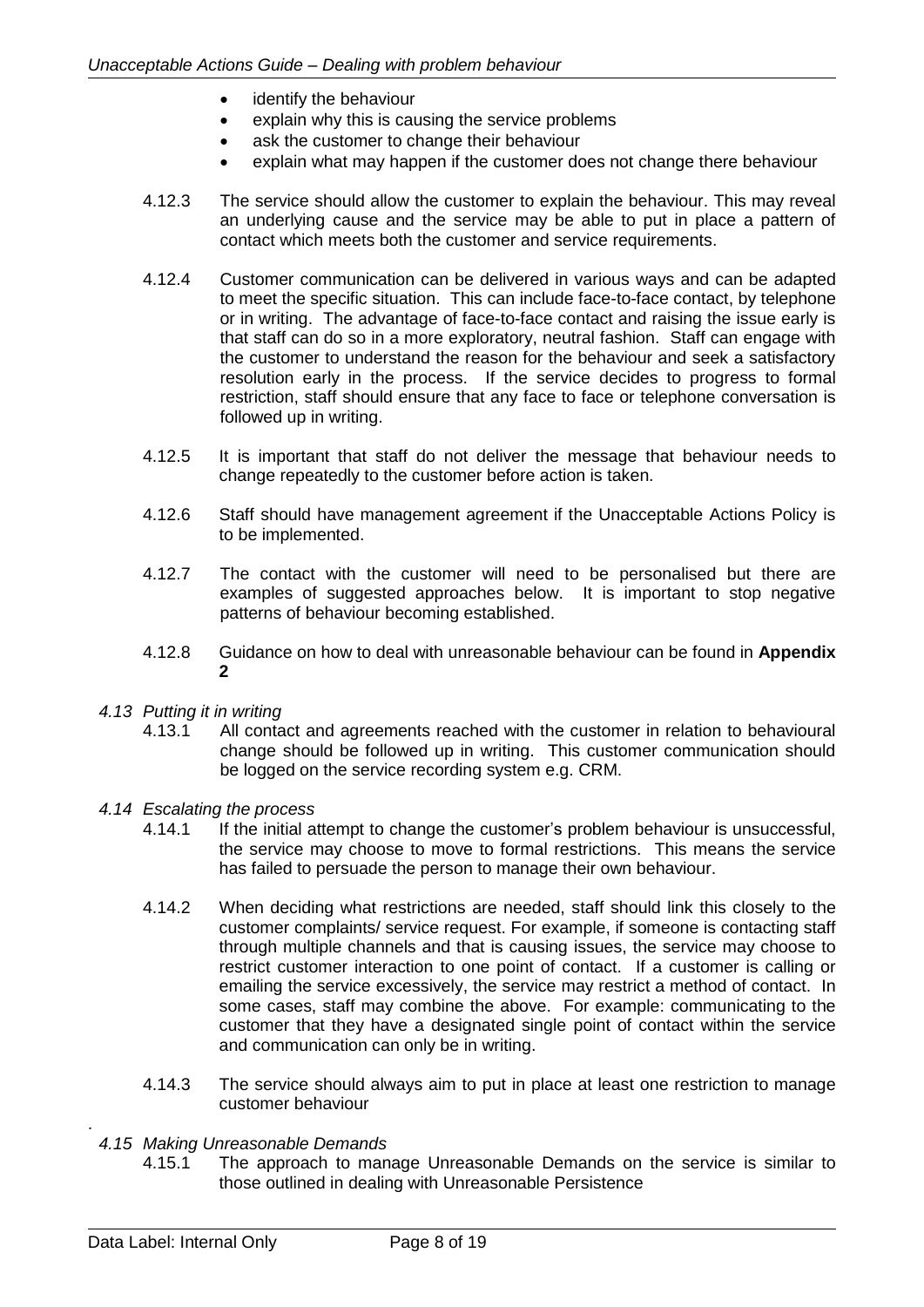- 4.15.2 Generally, there are some common requests and it may be helpful for staff to know when and how the service would:
	- agree to a meeting with the customer
	- agree to a site visit with the customer
	- escalate a behavioural issue to a manager or other senior staff
- 4.15.3 For example staff dealing with complaints should be able to answer:
	- does the service always allow meetings on request unless there is a good reason not to?
	- would the service consider a site visit and in what circumstances?
	- would the service usually visit a customer in their home?
	- what level of flexibility do staff have to deal with customer demands?
- 4.15.4 Having clear answers to the questions above allows staff to provide clear and consistent advice to customers making requests.
- 4.15.5 It is unlikely that a specific request will always be unreasonable and there is a need for the service to consider the circumstances on a case by case basis.
- 4.15.6 Examples of unreasonable demands may include:
	- unreasonable *repeated* customer requests to provide a response within a customer defined specific timeframe and is outwith current service standards.
	- unreasonable *repeated* customer requests to see or speak to a particular member of staff when it has been explained why this is not possible.
- 4.15.7 At some point staff may receive a request or a demand which it is not reasonable for the service to agree too. **Appendix 3** provides guidance on various situations and possible responses
- 4.15.8 If the initial attempt to change the customer's problem behaviour is unsuccessful, the service may choose to move to formal restrictions. This means the service has failed to persuade the person to manage their own behaviour.
- <span id="page-9-0"></span>*4.16 Putting it in writing*
	- 4.16.1 Services should follow up any customer engagement with a letter to explain the reason why the service cannot meet the customers' demands. An example of this written communication can be seen in **Appendix 4**
- <span id="page-9-1"></span>*4.17 Refusal to cooperate*
	- 4.17.1 It may be helpful for the service to outline the customer expectations in terms of cooperation in the early stages of engagement. The service needs to consider the ability of the customer to co-operate. For example:
		- if someone is capable of producing several pages of detailed analysis, it is reasonable to ask them to complete a summary or a complaint form which summarises the detailed information.
		- it would be unreasonable to insist someone with limited literacy skills puts everything in writing.
		- if a customer makes allegations and claims to have evidence of misconduct, it is reasonable to expect the service to be provided with that evidence prior to reviewing these allegations.
		- it is unreasonable for a customer to say there are more issues and complaints without explaining what they are.
	- 4.17.2 A guide on how to deal with a customer's refusal to cooperate can be seen in **Appendix 5**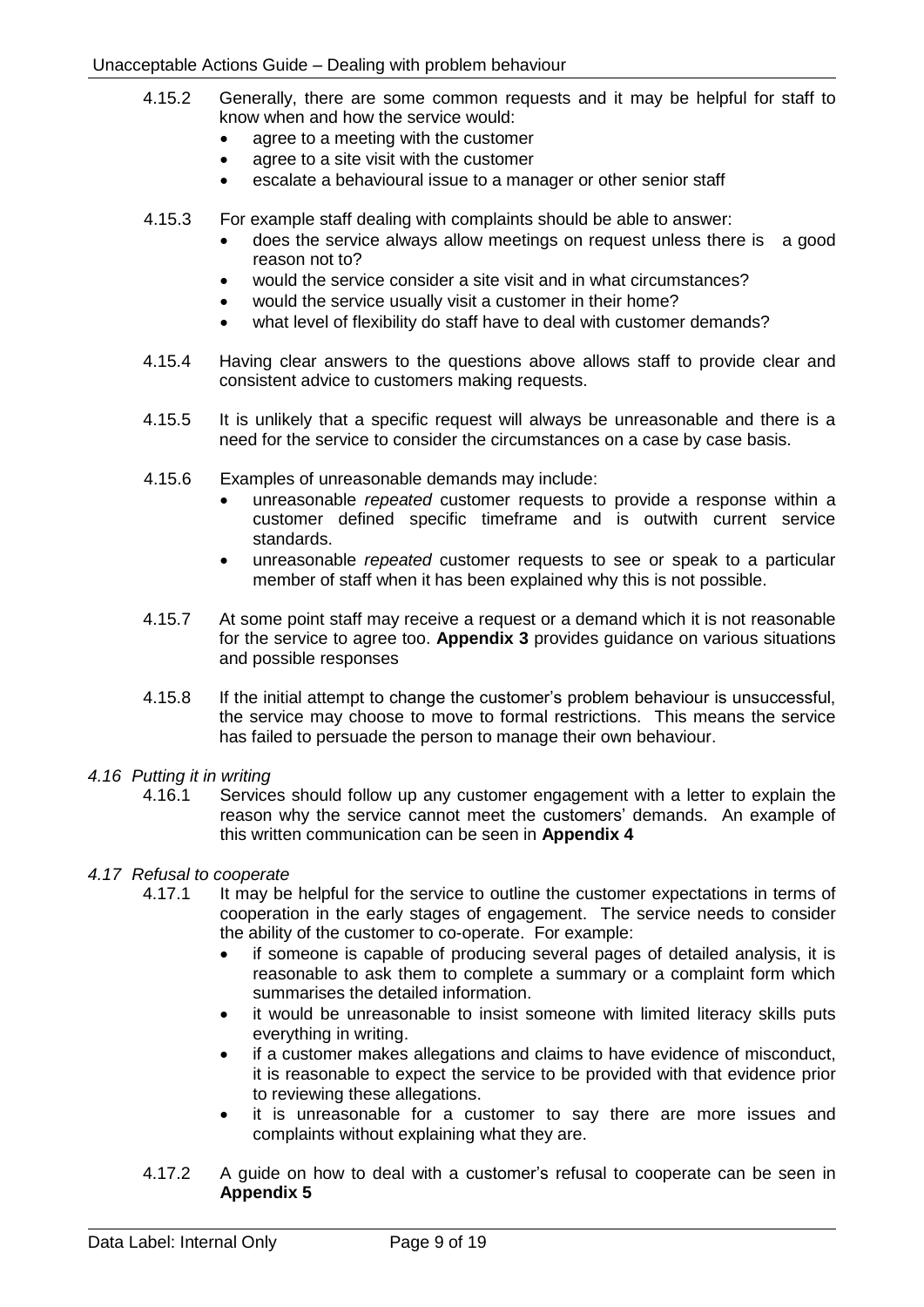- <span id="page-10-0"></span>*4.18 Unreasonable use of the complaints procedure*
	- 4.18.1 This category should be used sparingly and requires a member of the Corporate Management Team to sign off any restriction to use the council's complaints handling procedure. There are some situations where the customer attempts to use the complaints process to either harass members of staff or to seeking to prevent the service from coming to a legitimate decision.
	- 4.18.2 A service may consider implementing "unreasonable use of the complaints procedure" when:
		- a customer implements the complaint procedure for every service contact and no matter how trivial
		- the complaints looks new but it is an attempt to reopen a decision that has been made by either reframing or seeking to prevent the work needed to implement the decision
	- 4.18.3 The complaints process is an important safeguard to allow customers to formally raise a complaint about council services. This is why a decision to implement the Unacceptable Action Policy to restrict customer access to the complaints handling procedure does require Head of Service sign off.
	- 4.18.4 Before considering implementing the Unacceptable Actions Policy for an individual customer, the service should prepare a summary that itemises all their complaints received over a reasonable period including the topics and outcomes. This is to ensure the service is taking an objective view of the position. Staff should give the customer a clear opportunity to manage and modify their behaviour and inform them of the consequences of continuing to complain about certain issues. If the behaviour continues the service can choose to implement restrictions to the complaints procedure. The service is required to communicate any restriction in an appropriate way, specific to the needs of the customer, but any decision will always require confirmation in writing to ensure the person has a record.
	- 4.18.5 The Service Group Designated Complaint Officer has the responsibility to update the Unacceptable Actions register and ensure that the register is reviewed on a regular basis.
	- 4.18.6 **Appendix 6** provides sample letters on how to respond to customers who make unreasonable use of the complaints process**.** This includes an example where staff need to escalate unreasonable use of the complaints procedure through the Unacceptable Action Policy.

# <span id="page-10-1"></span>**5. Aggressive and abusive behaviour**

5.1 Aggressive and abusive behaviour in the workplace can generally be defined as "any incident in which a person is abused, threatened or assaulted in circumstances relating to their work". This can include verbal and written abuse or threats, aggressive behaviour or harassment that causes distress (whether in person, email or phone), as well as physical attacks.

## <span id="page-10-2"></span>*5.2 Identifying aggressive and abusive behaviour*

- 5.2.1 There is a wide range of language and actions which services need to consider when deciding whether behaviour has fallen into the Aggressive and Abusive Behaviour category.
- 5.2.2 Services should note that while all the behaviour outlined below is considered to be unacceptable, the staff response can vary and the service should decide how to respond to each specific situation.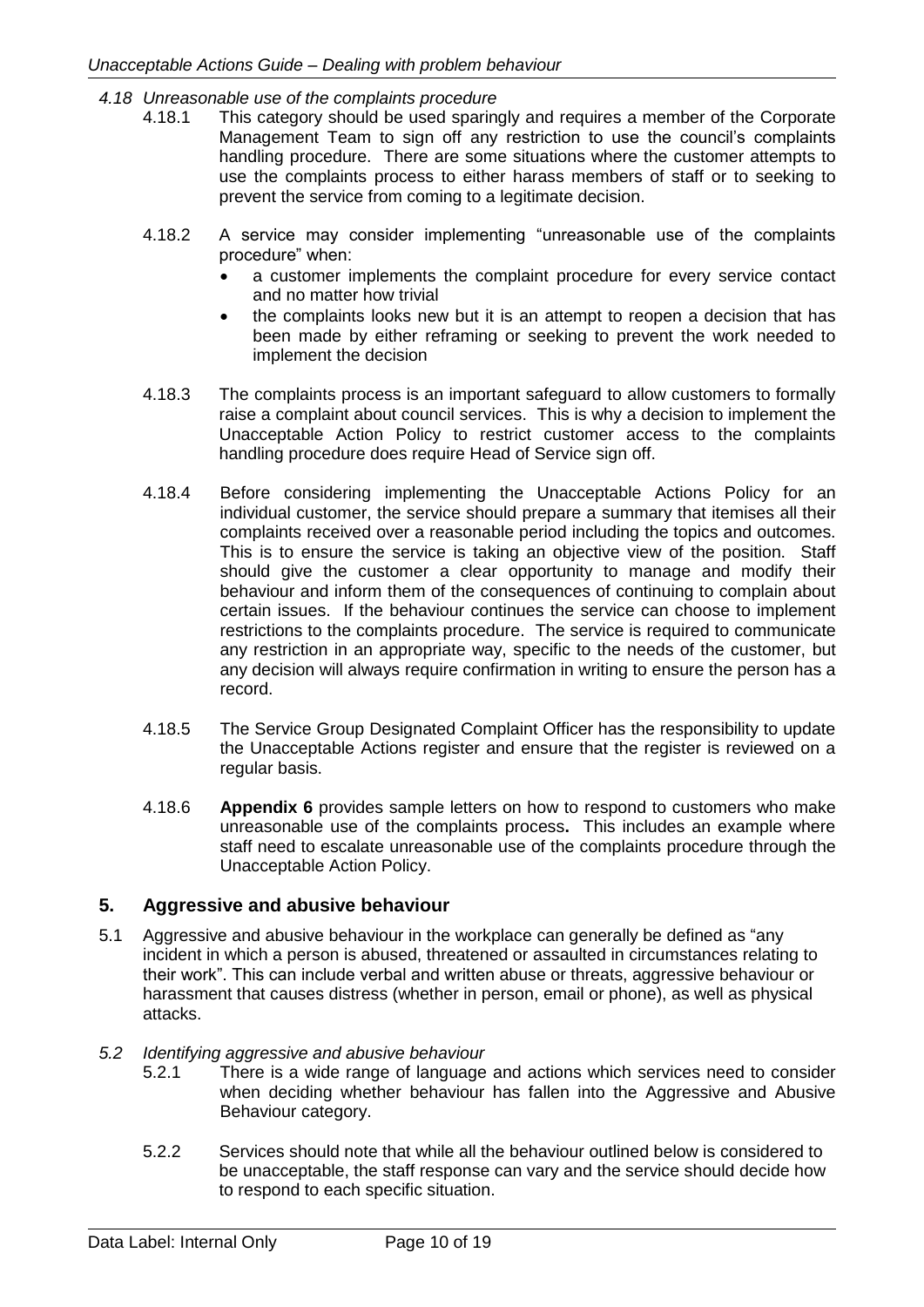### <span id="page-11-0"></span>*5.3 Physical violence*

5.3.1 This is the most obvious behaviour and will always fall under the aggressive and abusive behaviour category.

### <span id="page-11-1"></span>*5.4 Threats*

- 5.4.1 These can come in different forms:
	- direct threats: A direct threat of violence is never acceptable e.g. physical violence
	- indirect threats: This can range from statements which are very close to a direct threat: 'I know where you live' to much more vague suggestions and hints. These can also amount to unacceptable behaviour and may fall into the Aggressive and Abusive Behaviour category
	- threatening posture or body language: In certain situations the customer's body language or posture can be seen as a form of threat
	- threat to others: These are always unacceptable and will need a response. The service should consider informing the person threatened and/or the police. Customers should not make threats to others and staff should not have to listen to detailed or aggressive threats to others
	- abusive or degrading language: This would include language which is personally insulting for example: allegations of criminal behaviour, or sexist, racist, homophobic, language which is directed to any member of staff. It would include abusive name-calling i.e. the person swearing directly at staff aggressively
- 5.4.2 It is possible for behaviour which is less direct to be no less threatening. If staff feel threatened and at risk, they should end contact with the customer and ensure there personal safety at all times.
- 5.4.3 Services should note that swearing in a casual context would not necessarily be regarded as abusive or degrading to the extent of being categorised as aggressive and abusive behaviour. Staff may be able to manage some situations where allegations are made about competency that is not at the level of abusive or degrading behaviour. This does not suggest this behaviour is acceptable but that, in some cases, it is possible to deal with this behaviour rather than implementing the Unacceptable Actions Policy.
- <span id="page-11-2"></span>*5.5 Dealing with physical violence*
	- 5.5.1 Contact should be ended immediately. Staff and colleagues in the immediate vicinity should be made aware of the situation and vacate to a place of safety.
	- 5.5.2 On occasion, customers can be unpredictable and staff should ensure they are familiar with all the exits from meeting rooms, that they are always closest to the exit and know the location of any panic devices. Staff should always follow service advice and guidance for home visits and customer meetings.
- <span id="page-11-3"></span>*5.6 Dealing with threats*
	- 5.6.1 If staff feel at immediate risk, your primary responsibility is to your own safety and the safety of others and this may mean leaving the area without any further comment.
- <span id="page-11-4"></span>*5.7 Direct threats*
	- 5.7.1 It is not acceptable to be threatened and this behaviour needs to be stopped immediately. When deciding how to respond, all staff should assess the vulnerability and risk of any situation.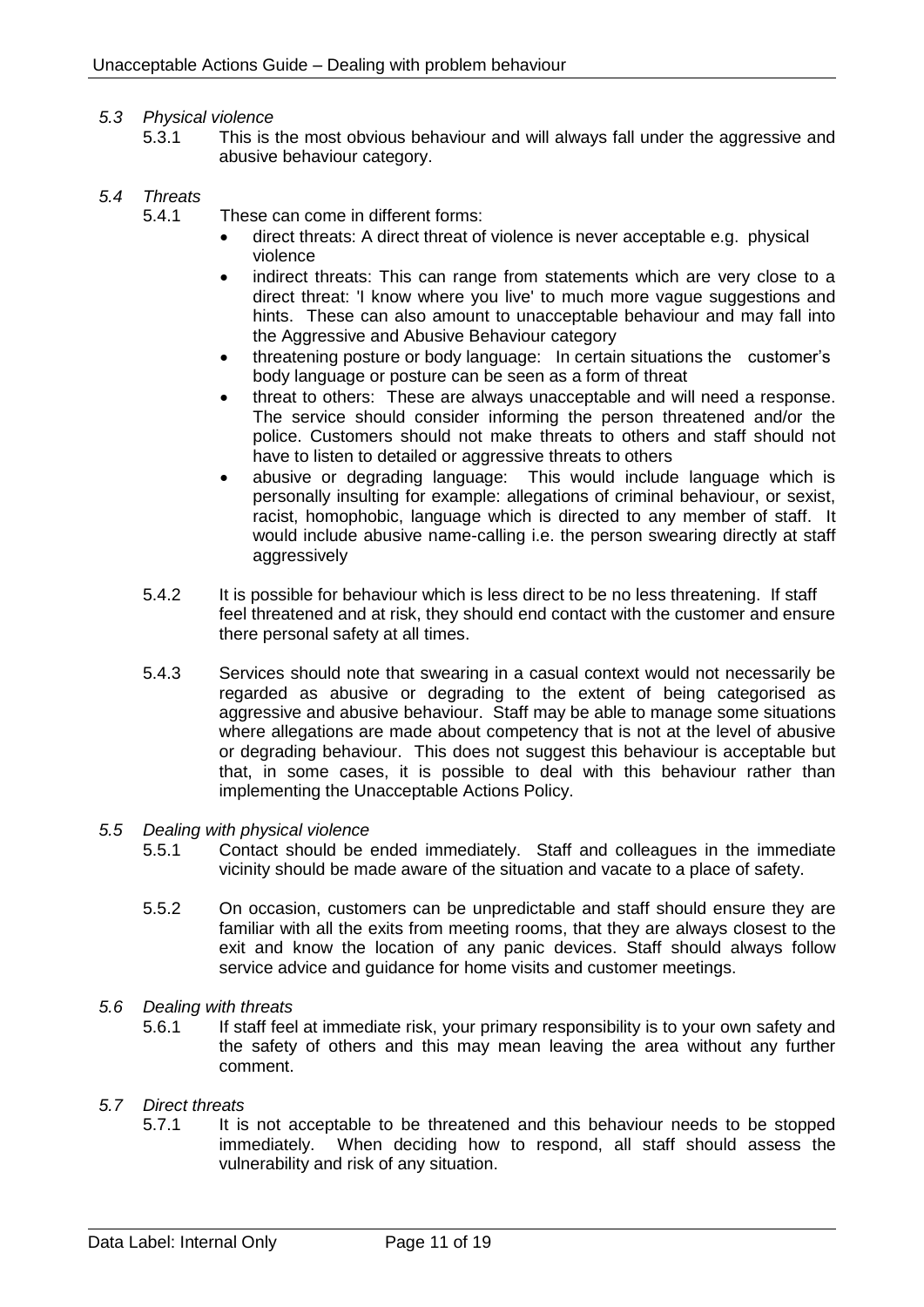- <span id="page-12-0"></span>*5.8 Staff are in the same location/ room*
	- 5.8.1 Generally, staff should politely end the contact and leave the area or ask the person to leave.
	- 5.8.2 Staff may find a customer threat is withdrawn or it is clear that this is part of a general 'rant'. Staff still need to address this and it may be appropriate to let the customer know that making threats to council employees may lead to the Unacceptable Actions Policy being implemented or, in certain circumstances, the customer being reported to the police.
- <span id="page-12-1"></span>*5.9 Staff receive a direct threat on the telephone*
	- 5.9.1 Staff should address any threat politely but firmly. It cannot be ignored. Staff should let the caller know that the call will be ended and explain the reason. In some cases, the customer should also be made aware that the threat will be discussed with a council manager to identify if any further action is required.
- <span id="page-12-2"></span>*5.10 A threat is made in written correspondence*
	- 5.10.1 The service should reply with a statement that this type of correspondence is not acceptable. Generally, staff should inform the customer that the threat has been recorded and, in some cases will be investigated.
- <span id="page-12-3"></span>*5.11 Abusive, degrading and insulting language on the phone or in person*
	- 5.11.1 Where appropriate, staff need to let the customer know that the language is inappropriate and the council has a policy which does not accept this type of behaviour. Staff should, generally, end the call or contact if the abuse continues. Staff should assess the each situation on a case by case basis and consider their personal safety at all times.
- <span id="page-12-4"></span>*5.12 Abusive, degrading and insulting language is used in written correspondence*
	- 5.12.1 The service should respond to this type of written correspondence with a statement that this is not acceptable. All correspondence should be recorded including: the date the letter arrived, what was unacceptable and a copy of the service response. It is recommended that a copy of the customer letter and service response is retained as evidence. These documents should be stored separately and securely.

### <span id="page-12-5"></span>*5.13 After contact with a customer who has been aggressive or abusive*

- 5.13.1 Whenever the service has to implement the Unacceptable Actions Policy, the reason should be recorded. The service should:
	- clearly identify what happened and write details of the contact on the appropriate customer system e.g. the CRM system.
	- note details of any witnesses present.
	- all both staff and manager to discuss the situation to identify any additional steps that are required.
- <span id="page-12-6"></span>*5.14 Additional steps the service should consider:*
	- 5.14.1 Following up with a formal written warning
	- 5.14.2 The service should consider if a written warning should be sent to the customer about their behaviour. This method of communication would normally be sent from a senior manager or Head of Service. The service does have discretion to decide if this approach would be appropriate for the particular individual or situation. Given the standard response is to send a written warning; any decision not to do so should be noted and recorded.
	- 5.14.3 If the service does send a written warning, it should follow the process set out for restricting behaviour and, where appropriate, include: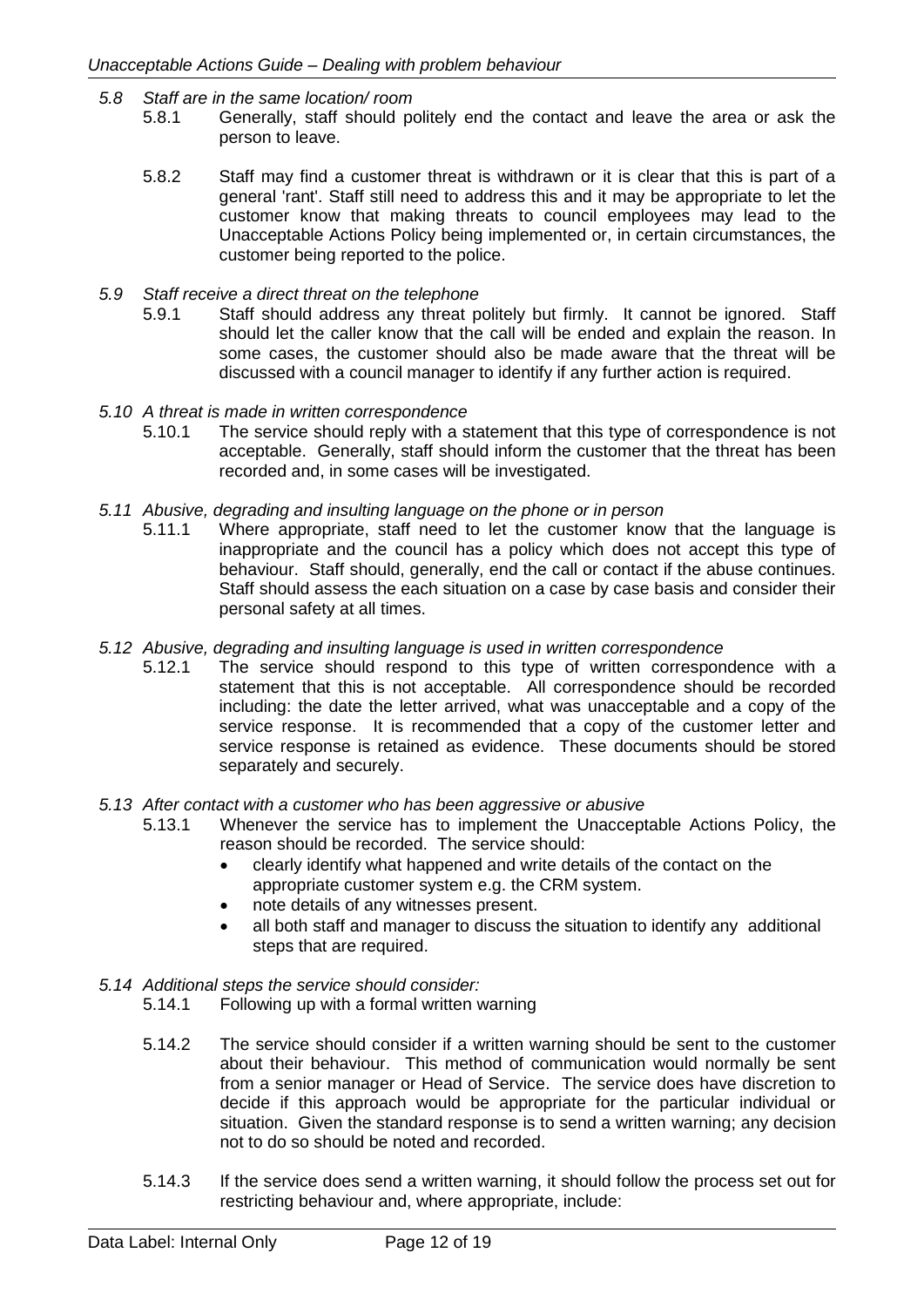- identification of the behaviour clearly giving the date, time and details (the service should include additional supporting evidence if available)
- an explanation of why this was inappropriate
- an explanation of the steps the service has taken
- advice to the individual that if they do this again there will be restrictions put in place or that the incident was so serious restrictions will be in place immediately
- guidance on what they can do if they wish to challenge the service decision

## <span id="page-13-0"></span>*5.15 Ensure staff are supported*

5.15.1 It is important to ensure a proper debriefing occurs. The service should ensure that support is put in place for any staff member exposed to behaviour outlined in the Unacceptable Action Policy.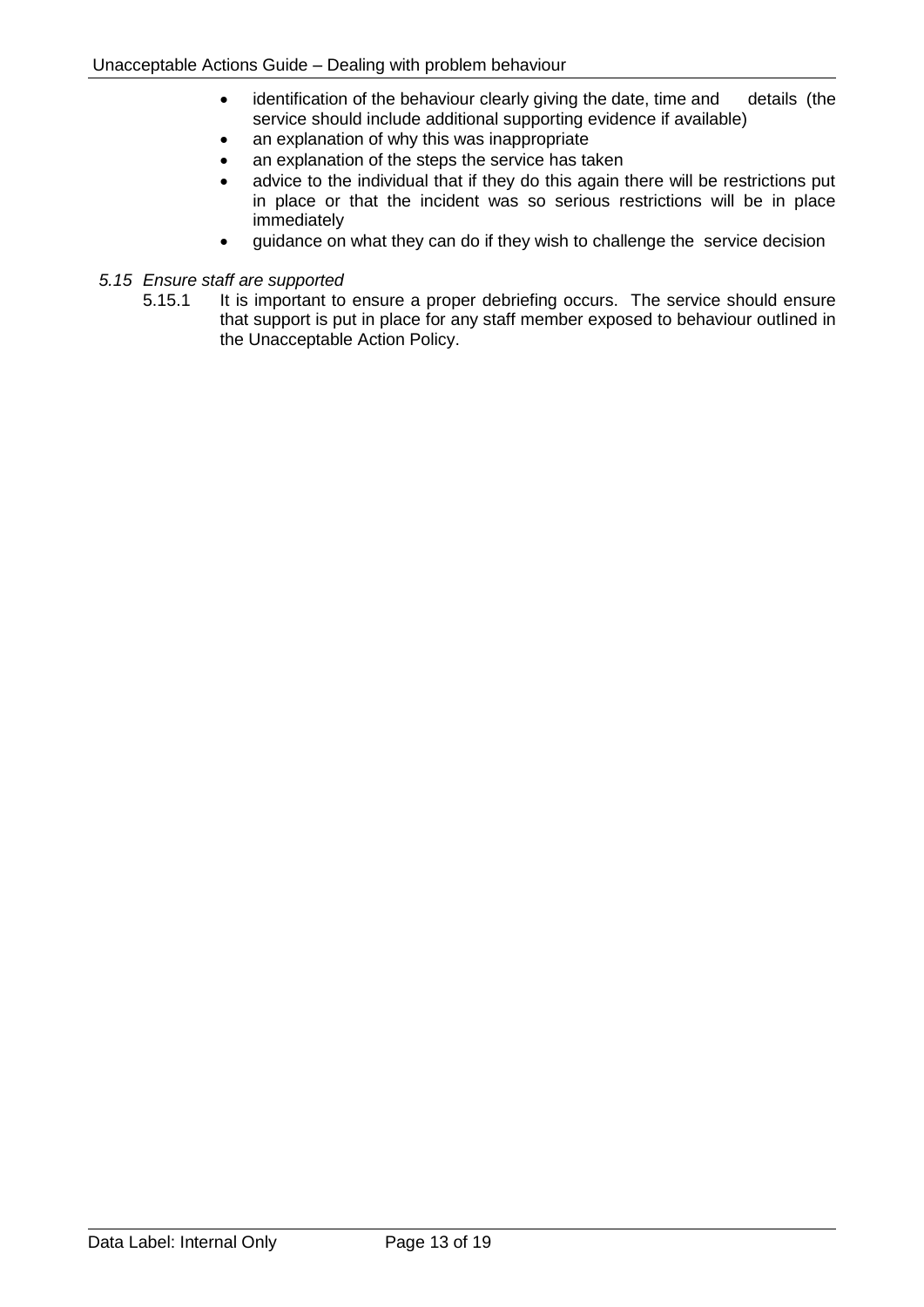# <span id="page-14-0"></span>**Appendix 1 Guidance: Identifying the customer issue(s)**

| <b>Situation</b>                                                                                                                    | <b>Guidance</b>                                                                                                                                                                                                                                                                                                                                                                                                                                                                                                                                                                                                                         |
|-------------------------------------------------------------------------------------------------------------------------------------|-----------------------------------------------------------------------------------------------------------------------------------------------------------------------------------------------------------------------------------------------------------------------------------------------------------------------------------------------------------------------------------------------------------------------------------------------------------------------------------------------------------------------------------------------------------------------------------------------------------------------------------------|
| A person is repeatedly<br>asking questions or<br>for more information<br>but is refusing to enter<br>the complaints<br>process      | Staff can use variations on the strategy for someone who is contacting<br>the service excessively. Staff may need to make it clear the service has<br>done all it can and if they will not engage with the complaints process,<br>the service will no longer respond to questions about the topic.<br>(Customers do still have the right to make FOI/Data access requests).                                                                                                                                                                                                                                                             |
| The person has<br>completed the<br>complaints process<br>but is unhappy and<br>wants to raise the<br>same issue with staff<br>again | It is appropriate to discuss the outcome of the complaint with someone<br>or to provide some clarification. You should not normally expect to<br>have to do so more than once or possibly twice depending on the<br>circumstance. If the service has done this, the person should be<br>reminded that they can contact the SPSO to review the outcome of their<br>complaint.<br>Staff may want to use variations of the following.                                                                                                                                                                                                      |
|                                                                                                                                     | a. I hope this clarification on your complaint is helpful. Our<br>consideration of your complaint is now at an end and a further<br>review will not be carried out by the service. The service has<br>informed you of your right to approach the SPSO and their<br>contact details have been included.                                                                                                                                                                                                                                                                                                                                  |
|                                                                                                                                     | b. Thank you for your letter. Your disagreement with our decision<br>has been noted on file. Having done so, I have to explain that<br>the service consideration of your complaint is now at an end and<br>this complaint will not be reviewed further.                                                                                                                                                                                                                                                                                                                                                                                 |
|                                                                                                                                     | c. Thank you for your letter. I appreciate you remain disappointed<br>with our decision. As you know, our consideration of your<br>complaint is now at an end. We will be happy to consider any<br>new complaints but will not consider this complaint again (in<br>some cases it may help to detail exactly what that complaint is).<br>In line with our normal procedures, if you write to us again on<br>this matter, we will file your correspondence but will not<br>acknowledge nor respond [or will simply respond with an<br>acknowledgement]. This is because it is not helpful to let you<br>think we will review this again. |
| The person insists the<br>service needs to<br>consider new<br>arguments or new<br>evidence                                          | The first time or the second time this happens, the service should<br>review the evidence to understand if it is new and significant. It is not<br>enough that the evidence is new; it must be detailed enough to question<br>the integrity of the initial service decision relating to the complaint.<br>There are strategies that can be used to deal with someone who insists<br>they have new arguments or evidence. You can insist they present<br>them in a way the service can process them e.g.                                                                                                                                 |
|                                                                                                                                     | 'I have reviewed the points you consider to be new evidence. Thank<br>you for agreeing to set these out in summary form, it has been very<br>helpful. I know you will be disappointed to learn that the service does<br>not consider the points you have made to be new, significant<br>information which would lead us to review your complaint. As you<br>know, you can ask the SPSO to consider your concerns and [repeat<br>their details here]                                                                                                                                                                                     |
|                                                                                                                                     | 'You have asked me again to consider new information. The service<br>has reached a decision on your complaint and has done so on the basis                                                                                                                                                                                                                                                                                                                                                                                                                                                                                              |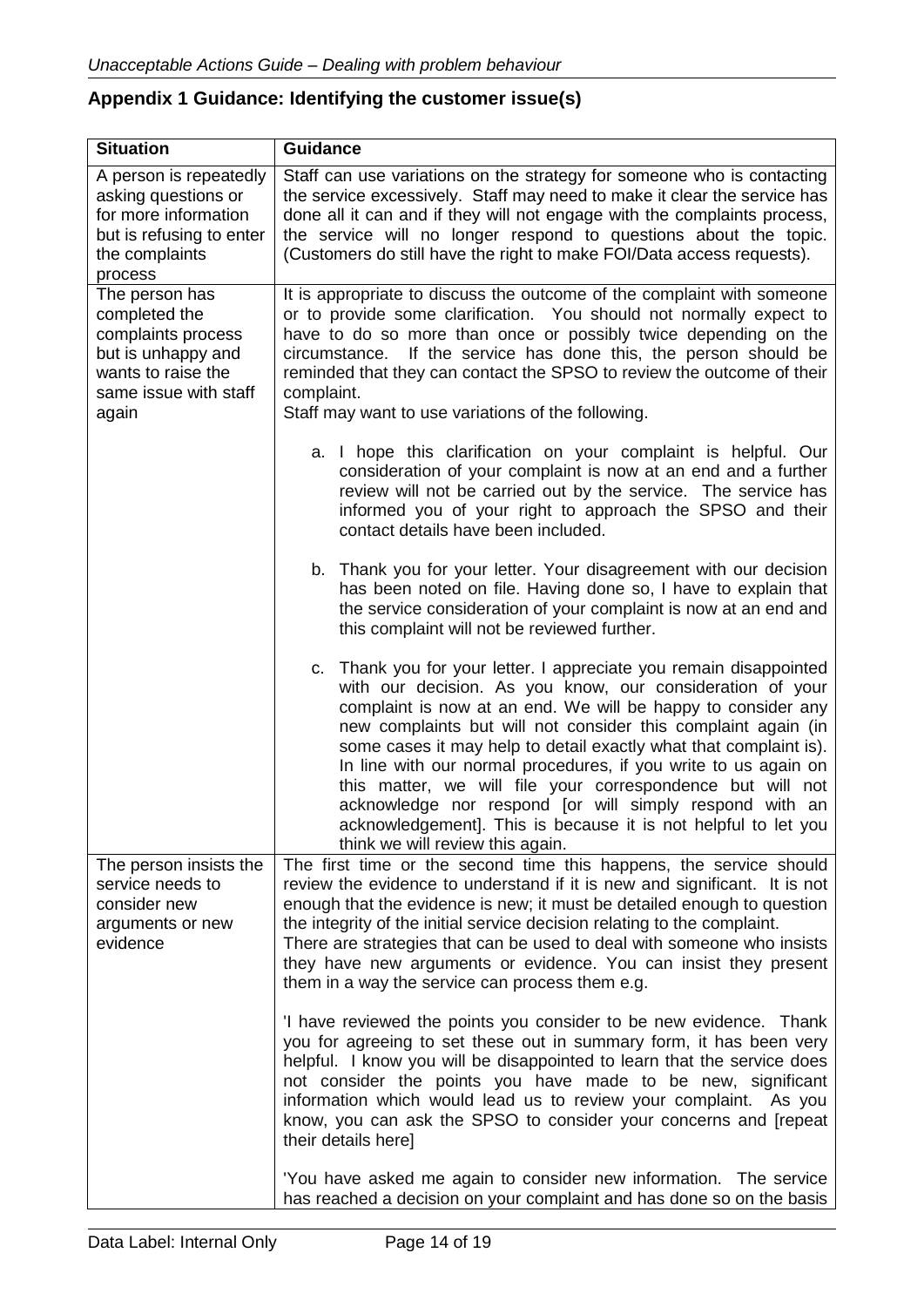| <b>Situation</b>                                                                                         | <b>Guidance</b>                                                                                                                                                                                                                                                                                                                                                                                                                                                                                           |
|----------------------------------------------------------------------------------------------------------|-----------------------------------------------------------------------------------------------------------------------------------------------------------------------------------------------------------------------------------------------------------------------------------------------------------------------------------------------------------------------------------------------------------------------------------------------------------------------------------------------------------|
|                                                                                                          | of the best evidence available. I have also reviewed the evidence you<br>provided on xxx. I have explained your right to approach the SPSO and<br>the service does not intend to consider your complaint further.                                                                                                                                                                                                                                                                                         |
| The person has asked<br>an elected<br>representative to<br>make the same<br>complaint on their<br>behalf | The service simply restate the decision already made to the elected<br>representative and let them know the service has informed the<br>customer of their rights to take this further. It is appropriate for a<br>representative to support a person in making a complaint. However,<br>once the decision has been made and unless the representative has<br>new evidence or information, there is no reason to change the service<br>decision simply because someone is writing on the customers behalf. |

# <span id="page-15-0"></span>**Appendix 2 Guidance: Dealing with unreasonable behaviour examples**

| <b>Situation</b>                                                     | <b>Guidance</b>                                                                                                                                                                                                                                                                                                                                                                                                                                                   |
|----------------------------------------------------------------------|-------------------------------------------------------------------------------------------------------------------------------------------------------------------------------------------------------------------------------------------------------------------------------------------------------------------------------------------------------------------------------------------------------------------------------------------------------------------|
| Staff are receiving<br>short but very<br>frequent contact,           | Clarify why the customer is contacting the service repeatedly. There<br>are a number of ways to do this:                                                                                                                                                                                                                                                                                                                                                          |
| there is no additional<br>significant information<br>in each contact | Since we last spoke what has changed? Do you have any new<br>information?<br>Or                                                                                                                                                                                                                                                                                                                                                                                   |
|                                                                      | Can you let me know why you are contacting the service so often?                                                                                                                                                                                                                                                                                                                                                                                                  |
|                                                                      | Dealing with the response<br>I appreciate you would like an early resolution. The service timescales<br>allow us to look at complaints thoroughly and contacting the service<br>more often will delay rather than speed this up. A member of staff will<br>be in contact as outlined in our initial letter/ email/ discussion. Can we<br>agree you will only contact the service before then if something<br>significant happens?                                 |
|                                                                      | [if you think there is a genuine need for additional contact you can<br>put an agreement in place for this]<br>I know this process is making you anxious would it help if I arranged to<br>call you at a specific time each week while I am looking at your<br>complaint? You can also commit to a time limit.                                                                                                                                                    |
| The person is sending<br>you lots of detailed<br>but irrelevant      | I am calling about the documents you sent me today. I am not sure<br>how these relate to the complaint I am reviewing.                                                                                                                                                                                                                                                                                                                                            |
| information                                                          | I appreciate you are concerned and want to make sure the service has<br>all the information I need to make a decision. However, you have sent<br>xxx amount of information. The service has reviewed this and most of it<br>was not directly relevant. Each time you send me more paperwork that<br>is not relevant it prevents staff spending time on your own and other<br>people's complaints. Can we agree that I will ask you for any<br>information I need? |
|                                                                      | When you receive my response you will see what information the<br>service used to consider your complaint and we can discuss if I've<br>missed anything at that point.                                                                                                                                                                                                                                                                                            |
| Each call is very<br>lengthy and detailed                            | Let the person know at the start of the call that there is only a limited<br>amount of time to spend on the call. Reference to previous calls can be<br>made:                                                                                                                                                                                                                                                                                                     |
|                                                                      | Last time we spoke, we talked about similar issues and I think we are                                                                                                                                                                                                                                                                                                                                                                                             |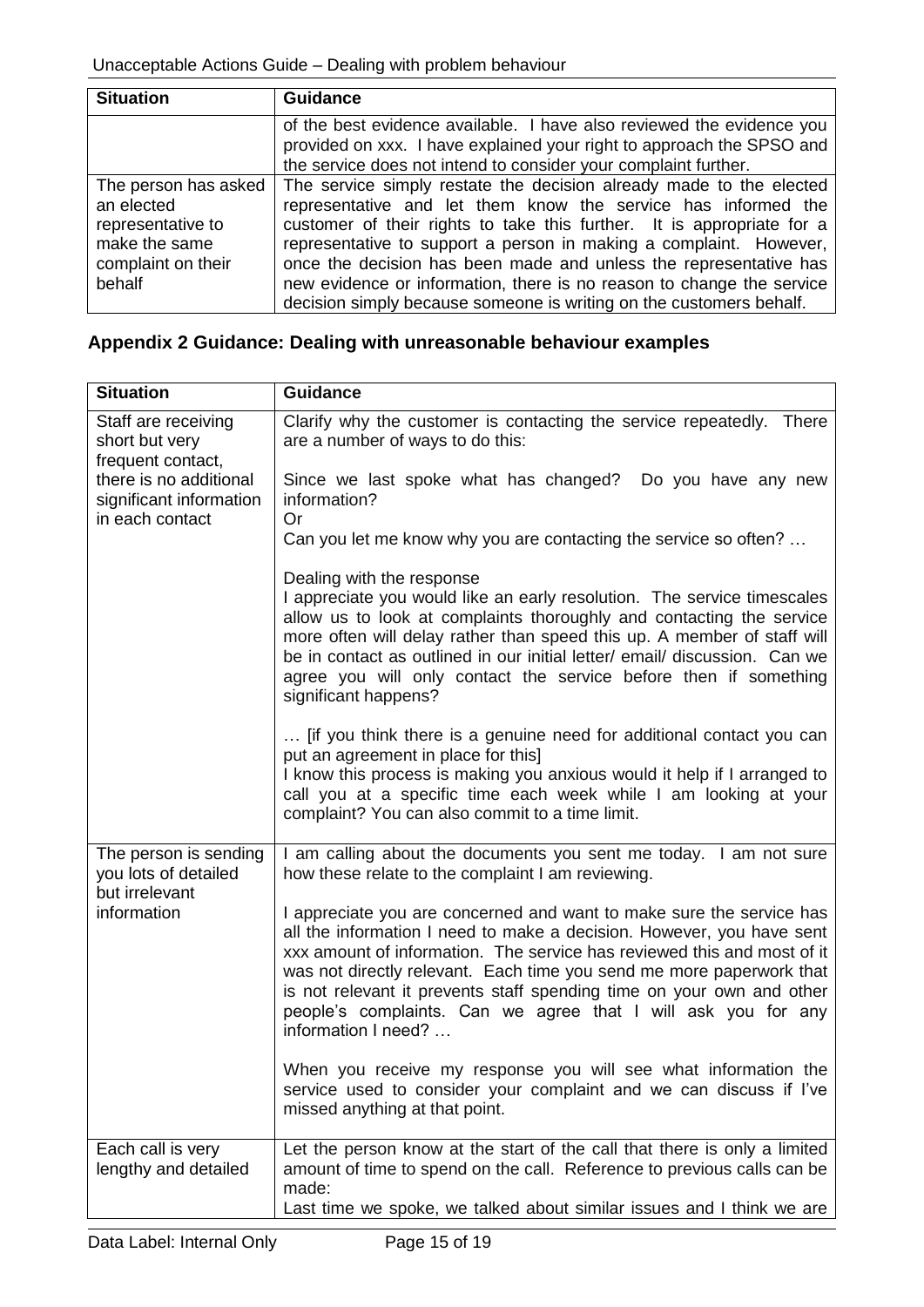| <b>Situation</b>                                                  | <b>Guidance</b>                                                                                                                                                                                                                                                                                                                                                                                                                                                                                                                                     |
|-------------------------------------------------------------------|-----------------------------------------------------------------------------------------------------------------------------------------------------------------------------------------------------------------------------------------------------------------------------------------------------------------------------------------------------------------------------------------------------------------------------------------------------------------------------------------------------------------------------------------------------|
|                                                                   | spending a lot of time talking around the issue without this moving<br>forward. The longer I spend talking to you on the same points the less<br>time I have to investigate your issue and other complaints. I will contact<br>you when our response is ready. Can we agree we will wait to discuss<br>your complaint again then when you have seen our response?                                                                                                                                                                                   |
|                                                                   | [If you are not receiving agreement you should add]<br>We have a policy which says if someone is contacting the service too<br>often, we can restrict contact. I don't want to do this so I would like to<br>reach an agreement with you about contact. [If not achieved] I am sorry<br>we are unable to agree today about this. I would like to give you some<br>time to think about this and I will write to you explaining why I am<br>concerned about your contact with a leaflet/copy of policy explaining<br>what steps the service can take. |
|                                                                   | Some people do need more time.<br>If this is the case staff can manage this by agreeing times for calls in<br>advance. This means the service can give the person the attention they<br>need without worrying that you need to end soon to deal with another<br>issue.                                                                                                                                                                                                                                                                              |
| The person keeps<br>visiting the office                           | The process is similar to the above. Staff could also advise them they<br>have to book an appointment or explain the procedures the service has<br>on customer meetings. Staff may need to put this in writing if an initial<br>verbal explanation does not work.                                                                                                                                                                                                                                                                                   |
| The person has been<br>contacting lots of<br>different colleagues | I know you have spoken to xxx today/this week on the same point. I<br>have explained I am looking at your complaint and have explained the<br>timescales for response. Can I ask that you contact me with any<br>enquires you may have in relation to this matter.                                                                                                                                                                                                                                                                                  |
|                                                                   | My colleagues know I am dealing with your complaint and any<br>questions will be referred to me for clarification. Can we agree if you<br>have concerns you will contact me direct? If I am not here you can<br>leave a message for me.                                                                                                                                                                                                                                                                                                             |
|                                                                   | [If you are not receiving agreement you should add]<br>We have a policy which says if someone is contacting us too often, the<br>service can restrict contact. I don't want to do this so I would like to<br>reach an agreement with you about contact.                                                                                                                                                                                                                                                                                             |
|                                                                   | [If not achieved]<br>I am sorry we are unable to reach an agreement today. I would like to<br>give you some time to think about our discussion(s) and I will write to<br>you explaining why I am concerned about your level of contact. I will<br>enclose a leaflet/copy of the Unacceptable Actions Policy explaining<br>what steps the council can take as a result of your persistent contact                                                                                                                                                    |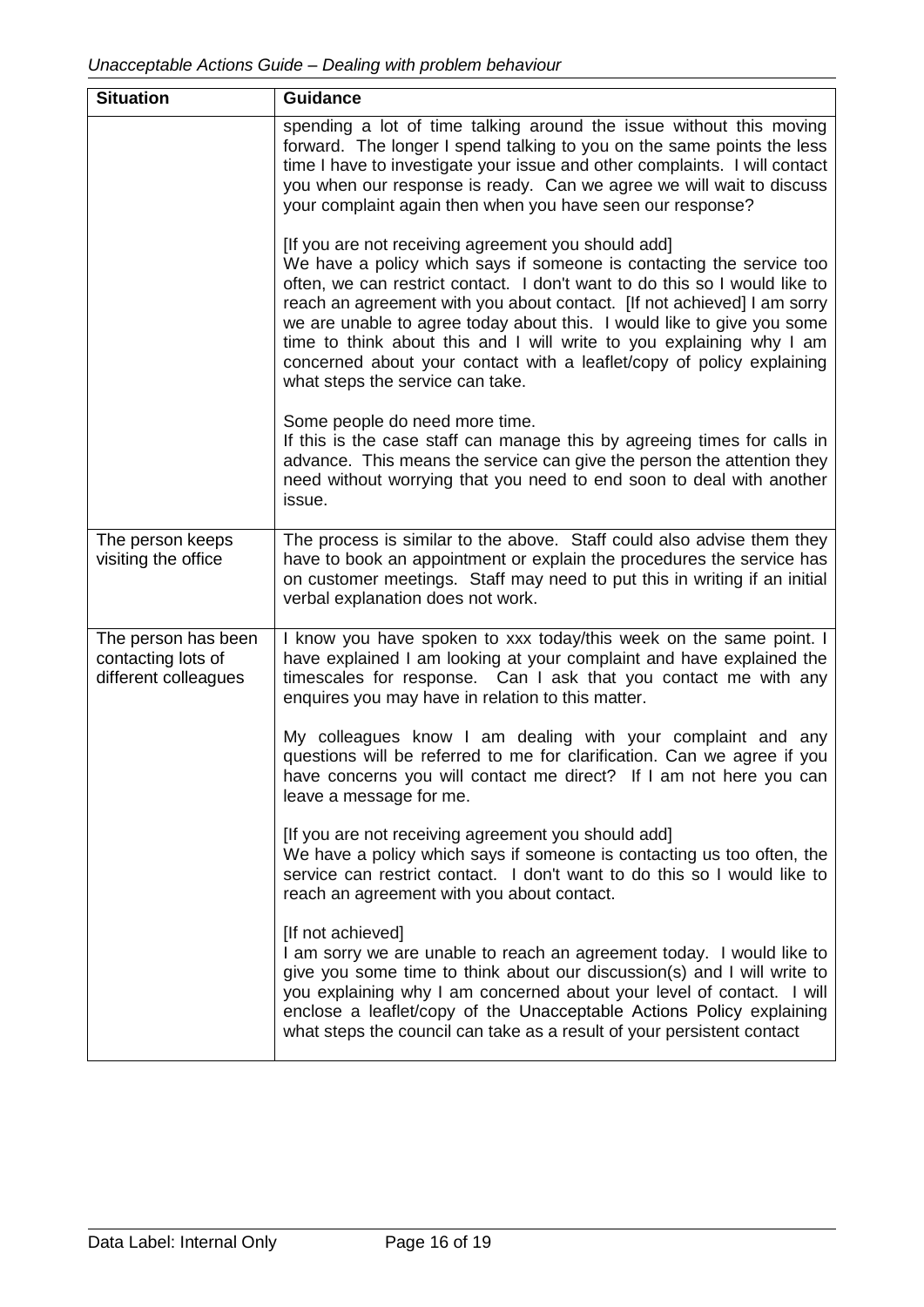## <span id="page-17-0"></span>**Appendix 3 Guidance- Unreasonable demand examples**

| <b>Situation</b>                                                                                     | <b>Guidance</b>                                                                                                                                                                                                                                                                                                                                                                                                                                         |
|------------------------------------------------------------------------------------------------------|---------------------------------------------------------------------------------------------------------------------------------------------------------------------------------------------------------------------------------------------------------------------------------------------------------------------------------------------------------------------------------------------------------------------------------------------------------|
| The person wants you<br>to respond to their<br>timescale                                             | Can you tell me why it is important we respond by that date?  [there<br>may be some circumstances where the request is reasonable if there<br>would be significant repercussions if not]I am sorry I know you would<br>like a response sooner. It is important that we take our time to make<br>sure we investigate your concern properly. [if needed you could add] I<br>am afraid we would need a very good reason to cut the process short           |
| The person insists<br>you conduct the<br>service investigation<br>the way they would<br>want it done | I will look at your concerns carefully and consider what information I<br>need. At present I do not consider I need to take those steps. [This is<br>because I have enough information from you about the location, I do not<br>need to check that information or whatever reason this is not possible, it<br>may be disproportionate]; I will let you know in my decision the steps I<br>have to obtain evidence and consider your complaint properly. |
| The request continues<br>to be made after you<br>have explained this is<br>unreasonable              | Your approach will be similar to those in terms of too much contact.<br>I have explained why I am unable to do this. It is not helpful for us to<br>continue to have the same conversation. If you are unhappy with this<br>decision you can put your concerns in writing  Meanwhile, I will<br>continue to consider your complaint and respond by xxx.                                                                                                 |

## <span id="page-17-1"></span>**Appendix 4 Unreasonable demands service letter**

Dear Mr Smith,

I am writing in response to your letter of xxx/following our conversation.

You have said you would like the service to xxx. I have explained why this is not possible [repeat explanation]. Your request was also considered by xxx.

I will continue to look at your complaint. I would ask you to wait until you receive the decision which should be with you by ... If, at that point, you remain unhappy and consider that the service has failed to look at your complaint fully, you will be able to take your concerns about the way we have dealt with your complaint to the Scottish Public Service Ombudsman at that stage.

## <span id="page-17-2"></span>**Appendix 5 Guidance- A refusal to cooperate example**

| <b>Situation</b>                        | <b>Guidance</b>                                                                                                                                                                                                                                                                                                                                                                                                                                                                                                                                                                                                                                          |
|-----------------------------------------|----------------------------------------------------------------------------------------------------------------------------------------------------------------------------------------------------------------------------------------------------------------------------------------------------------------------------------------------------------------------------------------------------------------------------------------------------------------------------------------------------------------------------------------------------------------------------------------------------------------------------------------------------------|
| The person is refusing<br>to cooperate. | Can you tell me why you would be unable to  provide a summary,<br>provide evidence? [This is to make sure you have checked there is not<br>a good reason for this]. The service know you do not want to provide<br>the information but<br>• The investigation cannot proceed without it.<br>• The service will not be able to consider this unless it has a clear<br>understanding of your complaint;<br>• The service will not consider these allegations unless you provide<br>the evidence you hold.<br>I am sorry you do not want to provide me with help. This means I will<br>not be able to take this further. I will put this in writing to you. |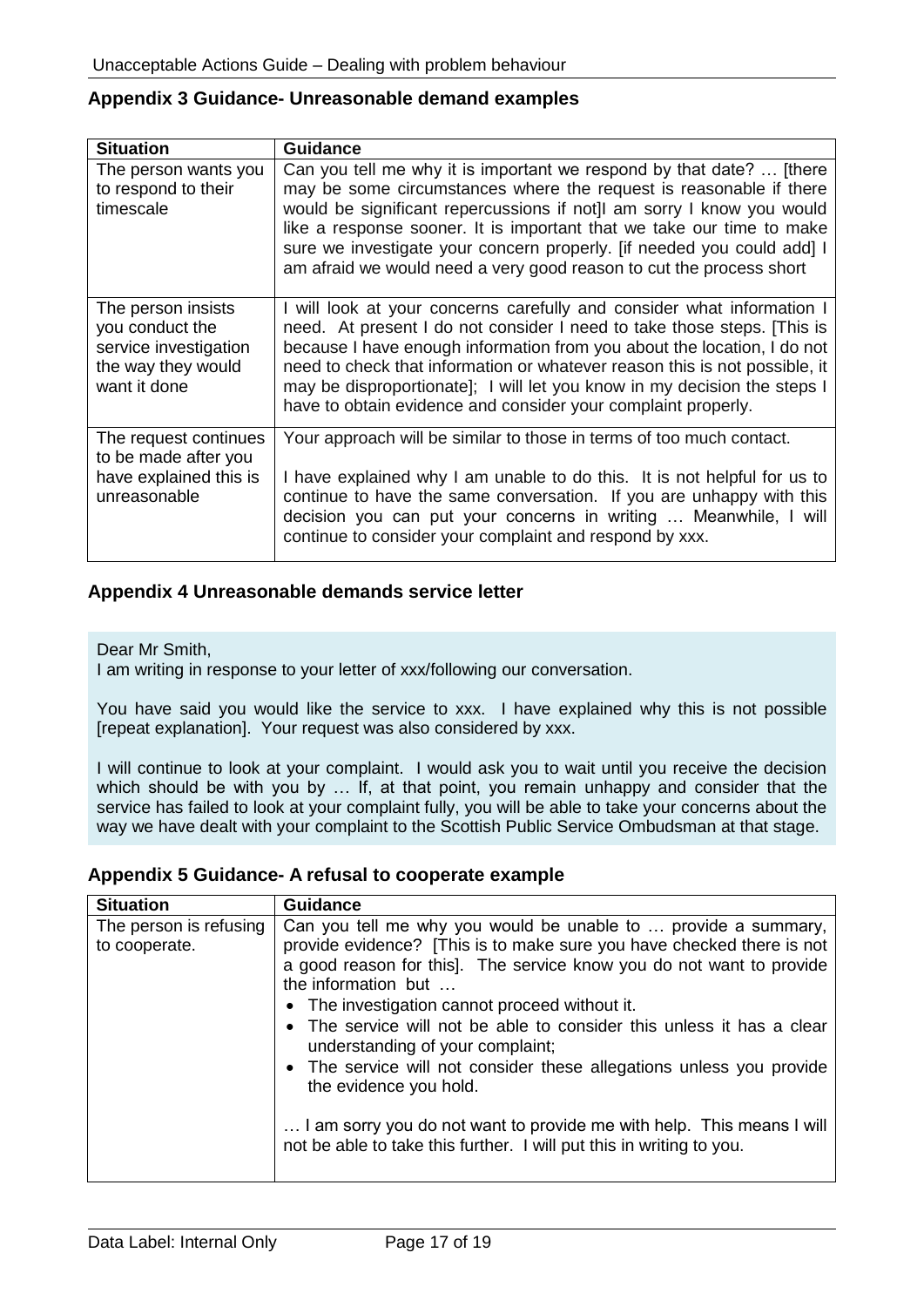## <span id="page-18-0"></span>**Appendix 6 Unreasonable use of the complaints process by customers- sample letters**

### **Sample Letter A**

#### Dear Mr Smith

I am writing to you to set out the problems the council is experiencing with the way you are communicating to our service.

Since xxx, you have complained about the service xxx times. The attached list outlines when you complained, the issues raised and each outcome. The service has not upheld your complaints or upheld only on minor points.

#### [As appropriate]

The service appreciates the complaint(s) you have raised are important to you. However, the council has a responsibility to use our staff time fairly and the service considers that responding to all of your regular complaints is now becoming disproportionate and means you are receiving an unfair amount of our staff resource.

### **Sample Letter B**

Or

Explain these are all related to an issue now closed.

Your complaint about xxx which is the main reason you are unhappy with the service and was considered on xxx. At this point you were informed of your right to contact the Ombudsman.

While the complaints you have raised are technically different from the original complaint, they are closely related and the service considers that they are attempts by you to reopen that original issue.

The service needs to request that you carefully consider your use of the complaints process.

Please find the Unacceptable Actions Policy enclosed which, in exceptional circumstances, allows the council to limit customer access to this process. The service does not wish to implement this policy but it is not a fair use of our staff resource to continue to provide a full response to each contact. If you continue to act in this way, the service will review each complaint but only respond to those which are new, considered to have a wider interest to the service or have a genuine and significant impact on you.

### **Sample Letter C**

Dear Mr Jones, You have submitted xxx new complaint.

I wrote to you on xxx and explained the problems the service had with the way you were using the complaints procedure. I consider that this new complaint is continuing the pattern of behaviour the service asked you to change.

I have now decided to restrict your access to the complaints procedure. This means you will still be able to submit a complaint. Each complaint will be assessed to decide whether there is a public interest or a new significant impact on you from the matters you have raised. If there is, the service will write to tell you that the complaints will be considered. If it is decided that there is not a